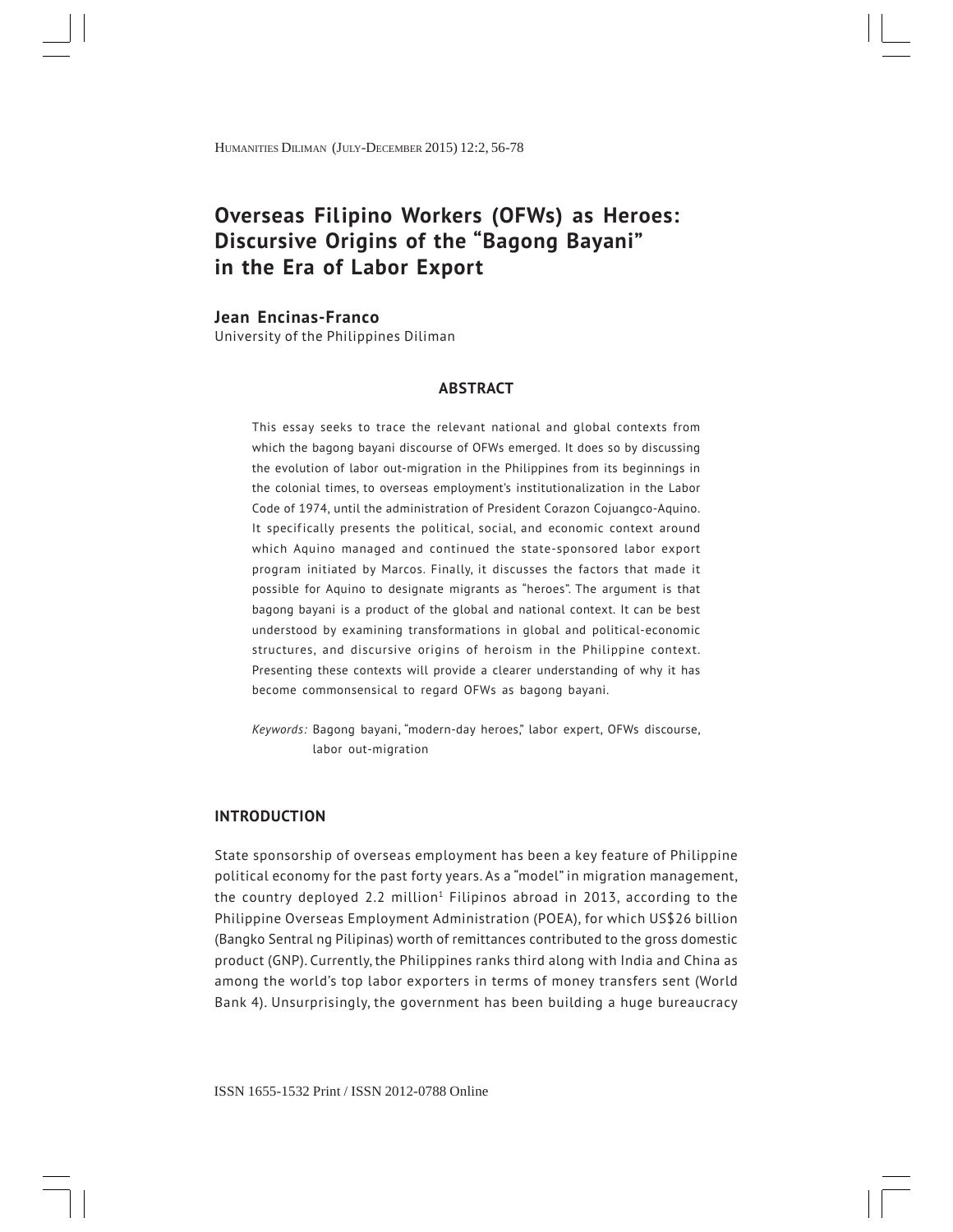catering to the different stages of the migration cycle, from pre-employment to reintegration. Accompanying this phenomenon is bagong bayani or "modern-day hero," a discursive label attached to overseas Filipino workers (OFWs), primarily the temporary or contractual type. It is so popular that it has been appropriated in various forms. From movies, banks, and telecommunications companies, the "heroic" aspect of work and life abroad never fails to capture a nation said to have imbibed a "culture of migration" (Asis n. p.). Such is a dominant narrative anchored on the suffering and sacrifice of Filipinos whose labor abroad has kept the economy afloat even in times of economic crises. According to Bourdieu (29), "[e]verywhere we hear it said, all day long—this is what gives the dominant discourse its strength …"

This paper tackles the historical dimension or the "extra-linguistic social structures" and "discursive 'events'" in which the bagong bayani as a discourse of migrant workers are "embedded" (Leeuwen and Wodak 91-92). Specifically, this essay discusses such discursive events by responding to this question: What were the relevant national and global contexts in which the bagong bayani discourse emerged?

This essay's central argument is critical of this heroic discourse. Specifically, it argues that the term "bagong bayani" legitimizes and normalizes the risks of migrating for work abroad and downplays the huge role of the state in labor export promotion. It also de-emphasizes why Filipinos have to look abroad for work in the first place. How this has become socially acceptable as a label for Filipino migrant workers is the focus of this paper.

The first part of this essay briefly examines the evolution of labor out-migration in the Philippines from its beginnings in colonial times, to its institutionalization in the Labor Code of 1974 under President Ferdinand Marcos, until the administration of President Corazon Cojuangco-Aquino. The second part specifically looks at the general political, social, and economic context around which Aquino managed and continued the state-sponsored labor export program initiated by Marcos. Finally, the last part discusses the factors that made it possible for Aquino to elevate migrants into "heroes." The argument is that bagong bayani is a product of the global and national context from which it emerged and that it is best understood by examining the historical context in which Filipinos first went abroad for work, and the transformations, in global and local political-economic structures. Presenting this context hopefully provides an understanding of why it has become "natural" to regard OFWs as bagong bayani.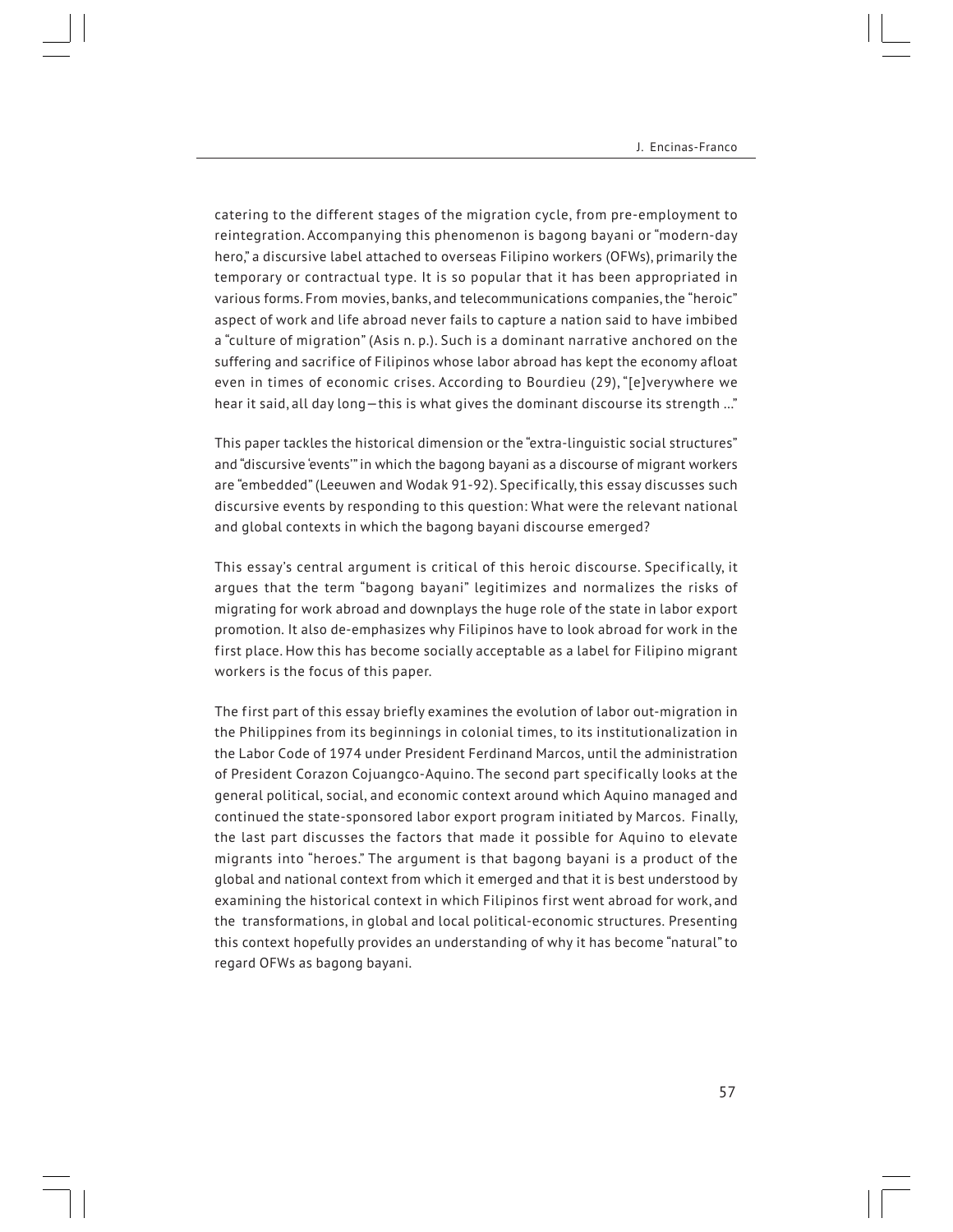## **The Philippine State as an "Emigration State"**

This paper locates itself within the purview of the Philippines as an "emigration state." According to Gamlen, this term refers to states whose activities and practices toward their emigrants "protrude beyond their borders and operate on a transnational scale within global politics" (842). However, despite the presence of such processes, the notion of an "emigration state" "has been overlooked at least partly because it is unexpected by the modern geopolitical imagination, which sees the internationally competitive, territorial nation-state unit as the ideal model of political organization" (851-852). As a top migrant-sending country, the Philippines has been establishing institutions, policies, and programs to reach out to its emigrants in more than 200 countries and territories worldwide. But while this paper aims to look at the heroic discourse of migrants as a state response to global political-economic forces, it does so with a critical eye, consistent with Tyner's account which argues that "to view the Philippine state as simply bowing to the spatial logic of capitalism potentially obfuscates the contradictory and contested activities of the state" ("Made in the Philippines," 2). In other words, bagong bayani is looked at in this paper as an attempt by the state to manage such contradictions—that on the one hand it seeks to maximize remittances but on the other hand, it fails to protect its migrants abroad. Tracing the emergence of such a heroic discourse is therefore a vital undertaking in understanding the evolution of state response to international migration. It also contributes to the empirical armory of studies documenting the discursive construction of migrants as heroes such as those, for example, in Mexico (Smith and Bakker 47; Carling 58).

## **OFWs as Bagong Bayani**

On weekdays, throngs of Filipino men in the Rizal Park (popularly known as Luneta) congregate near booths of manning agencies which recruit workers to be deployed on foreign ships. Unbeknownst to passersby wondering what the commotion is all about, these men belong to the nearly 300,000 Filipino seafarers plying the world's seas and for whom the phrase *kayod marino* may have come to be equated with their hard work. The park was named after the country's national hero, whose sacrifices under the Spanish regime is said to have influenced the term bagong bayani (Rafael 15; Ileto 247). However, this is probably lost on the mariners who wish to provide for their families and consequently contribute estimated total remittances of US\$ 2 billion (Amante 6-7) a year to the Philippine economy. Worldrenowned for their industry and competence, Filipino seafarers are continuing what their ancestors began centuries ago. Early accounts of Filipino overseas migration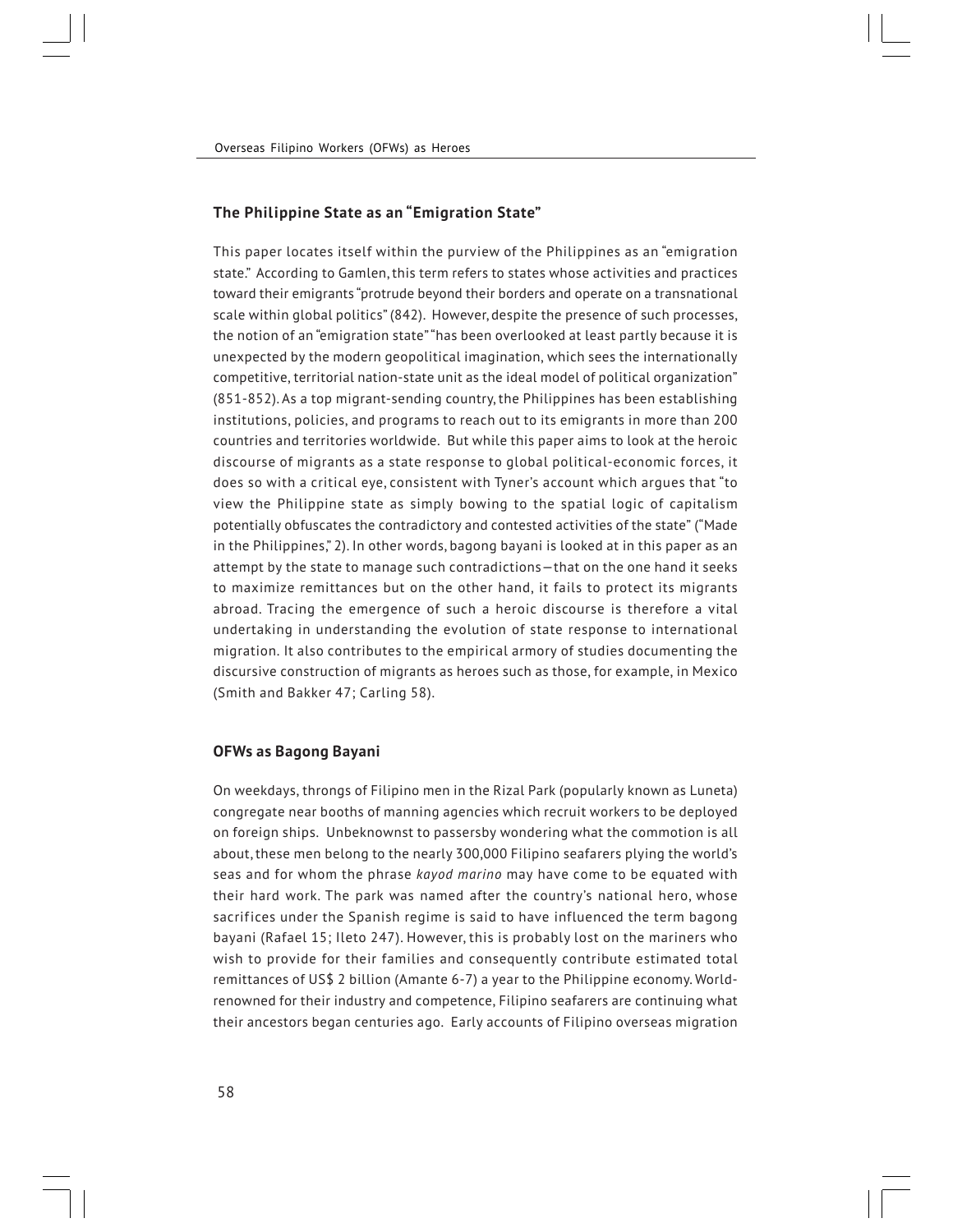are traced to those who were forced to work aboard Spanish galleons in the Manila-Acapulco trade from 1565 to 1815 (Gonzalez 26; Mckay 620). They were among the first migrant workers in foreign shores to endure hard work, linking Filipino labor to the world economy. Labor out-migration, therefore, is not an entirely new phenomenon in the Philippines. It has a long history inextricably connected to the country's colonial past.

James Tyner writes that "(T)he galleon trade contributed to a substantial and significant early migration system" ("The Philippines" 16). He narrates that as part of the *polo* or forced labor system, Filipinos aged 16 to 40 years old during the Spanish regime were required to work for forty days in a year doing all sorts of chores. Most were found in shipyards and as crew members in ships plying the galleon trade. Because of extreme conditions and inhumane treatment faced by Filipino sailors, some jumped ship and stayed in the US mainland and in Mexico and worked as laborers in the fish and shrimp export industries, earning the moniker "Manilamen" and "Filipino Cajuns" (Gonzalez 26). Some also worked as divers in the pearl shell industry in Australia (Aguilar 182). They became the first Filipinos documented to have settled and lived overseas. Soon after the 1850s, Filipino crew members likewise left their jobs aboard American, Canadian, and European ships and settled in North America (Gonzalez 26).

In the eighteenth and nineteenth centuries, toward the latter part of the Spanish era, the Philippines became increasingly linked to the world economy owing in part to the Industrial Revolution and the British occupation of Manila. According to James Tyner, these structural conditions privileged export crops produced by the landed local elite or the *principalia* even as it destroyed subsistence farming when the *indios*<sup>2</sup> were forced to transition into the cash-based economy ("The Philippines," 17-19). With land ownership concentrated on a few elite, poverty and underdevelopment defined the end of the Spanish regime in the Philippines. The worsening of this situation in the advent of another colonizer would pave the way for the migratory streams that will occur in the 1900s.<sup>3</sup>

The Spanish colonization's connection to current labor out-migration is also profoundly cultural and one which greatly framed the construction of migrant workers as self-sacrificing bagong bayani or modern-day heroes (Rafael 12-13; Guevarra 24-25). According to Jaime Veneracion, precolonial Philippines perceived bayani or heroes as a strong community leader[s] willing to defend [their] people without the promise of reward (197-200), but the aspects of martyrdom and sacrifice were only incorporated during the Spanish regime. In fact, Reynaldo Ileto explains that Spain "attempted to control the meanings of the Christian religion to more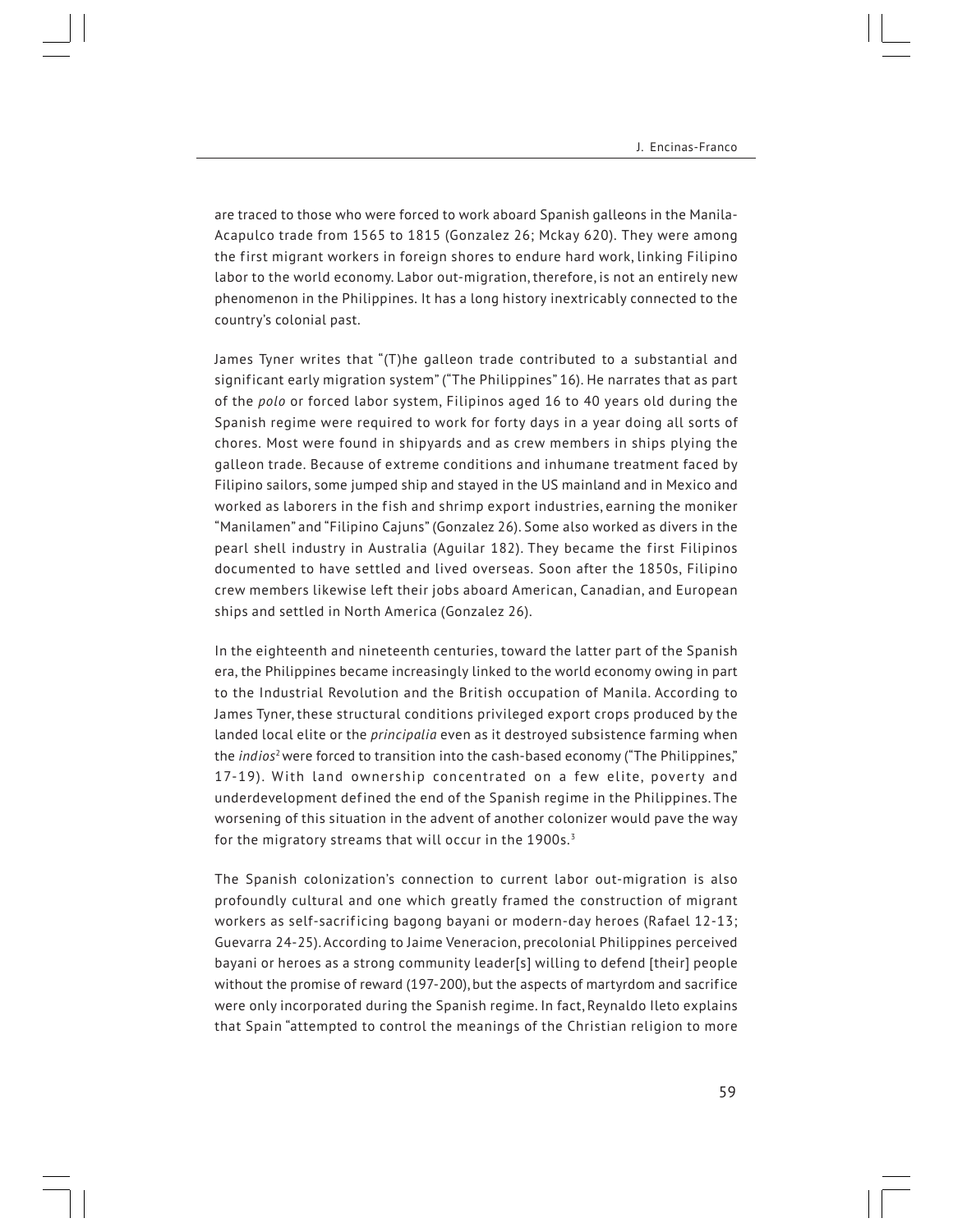effectively tie the indios to Mother Spain" (245). Basic education textbooks provide ample references to Christianity and its Catholic variety as Spain's major legacy to the country. It is, however, a legacy that has indelibly and profoundly shaped Filipino culture in myriad ways. Specifically, Vicente Rafael citing Reynaldo Ileto argues that the theme of Jesus Christ's suffering and sacrifice on the Cross (immortalized in the Lenten ritual of Pasyon which takes center stage in the Filipino psyche) is the same logic to Jose Rizal's "messianic aura" after his death in the hands of the Spanish regime and which, has forever constructed Filipino's concept of heroism as a form of sacrifice and suffering (12-13). According to Guevarra, especially significant is the state's project of framing OFW exodus as "'sacrifices' or acts that serve the interests of both their families and the country and that the state attempts to reward symbolically and materially" (25). Ultimately, employment abroad "becomes a sacrifice akin to those made by anticolonialists: a sacrifice that requires some degree of suffering but ultimately advances the greater national good" (Rodriguez 85). Indeed, the bagong bayani is a representation that has cultural, historical, and religious frames, making it a potent imaginary for OFWs and their role in the national and global economy.

## **Corazon Aquino: Creating "Heroes" in the Era of Labor Export**

When Corazon Cojuangco-Aquino uttered the words *"kayo ang mga bagong bayani"* in a speech before domestic helpers at the Saint Margaret's Church in Hong Kong in April of 1988, the state's active role in labor export had by then, reached its fourteenth year. This was the first time the phrase was invoked on record to refer to overseas workers.

The visit to the former British colony was one of only sixteen foreign visits Aquino would take in the span of her presidency. Known for her frugal nature and simple lifestyle, Aquino limited her foreign trips. Indeed, the Presidential Management Staff (PMS) ("The Aquino Management of the Presidency") claims that while Aquino received forty invitations during her presidency, she did not seriously consider them all mainly because her concern was that the visits would produce results. However, the one criterion that she looked for in the countries that invited her was the presence of overseas Filipinos. According to the PMS, "(A)lso foremost on the President's mind was the provision of encouragement and support to thousands of overseas Filipino workers whom she considered the unsung heroes of Philippine democracy. Hence, invitations to world capitals where there were large Filipino communities merited her consideration" (1). This is not surprising given that Aquino and her family were exiles in Boston before her husband's assassination in 1983. In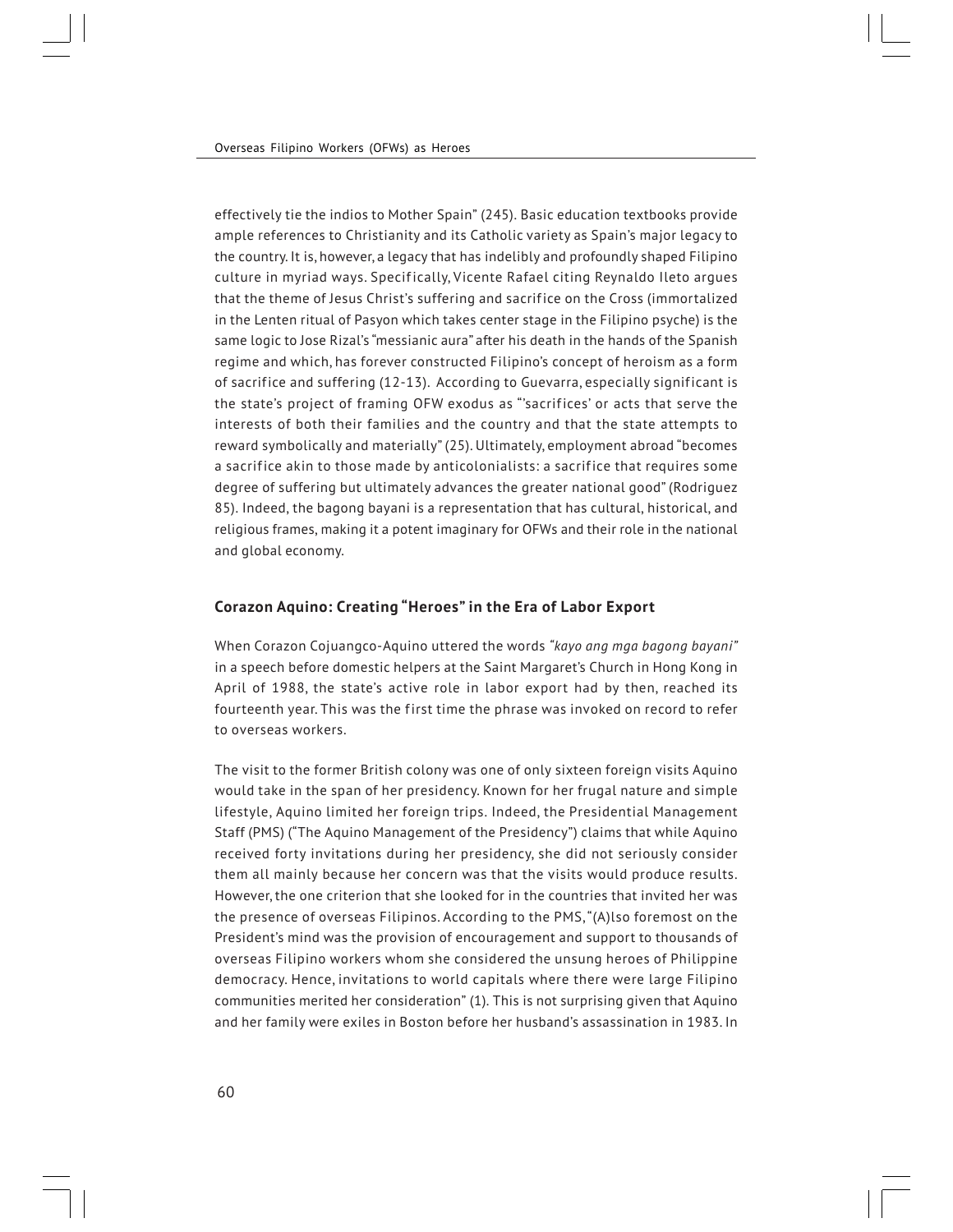the 1970s, anti-Marcos Filipinos were instrumental in bringing to the United States' and the world's attention the dictator's corruption and human rights violations. This may have been a factor for Aquino's natural affinity with overseas Filipinos. However, temporary contract workers were a different lot as they were not bound by citizenship rights and permanent residency status, therefore disabling them from bringing their families. They were also prone to abuse and rights violations especially because many of them worked in low-skilled jobs. By 1988, the year of Aquino's visit to Hong Kong, there were already nearly half a million deployed, bringing in close to a billion US dollars in remittances (Asis 80). In the now oft-quoted speech in which she described them as bagong bayani, Aquino lavishly praised migrant workers and their "sacrifices" not only for their families but for the state which, according to her, will forever be grateful to them. She exhorted them to raise their head up high and be proud of their labor; no matter how menial it was in the eyes of other people and ensured them that the government would do its best in providing welfare. In her words spoken in Filipino:

Nasa inyo ang lahat ng dahilan upang taas-noo ninyong ipagmalaki ang inyong gawain, ano man ang inyong gawain, gaano man ito kahamak sa paningin ng iba. Tandaan lamang ninyo na dakila ang lahat ng hanapbuhay. Tandaan din ninyo na hindi lamang ang inyong mga kabiyak, mga anak at mga kamag-anak ang magpapasalamat sa sakripisyo na inyong dinaranas, kundi ang buong sambayanang Pilipino. Kayo ay makasisiguro na ang inyong pamahalaan ay gagawin ang lahat para sa inyong ikabubuti. (Aquino n.p.)

Aquino acknowledged that her administration was aware that most of her audience in St. Margaret's Church were domestic helpers, performing work considered to be at the bottom of the social ladder in the Philippines. At the same time, the speech also subtly echoed through Aquino, who overthrew Marcos largely through staunch middle-class support, what Robyn Rodriguez terms as "middle class anxieties" over the fact that Filipino women perform domestic work in other countries, thereby putting the image of the nation to shame (95). Also, Aquino had a different reason for counting their support. In asking migrant workers in Hong Kong to hold their head high despite the work they do, Aquino may have seemed to be extolling them but was in essence, asking them to "accept" and naturalize their plight even as she reminded them that their grateful families and nation awaits them—and that they will not lose their jobs and retain the image of Filipino workers as "cooperative." In invoking the image of their families, Aquino was not only using a revered cultural characteristic of Filipinos to love their families (even extended families, in most cases) but more importantly, the reference to migrant worker families was important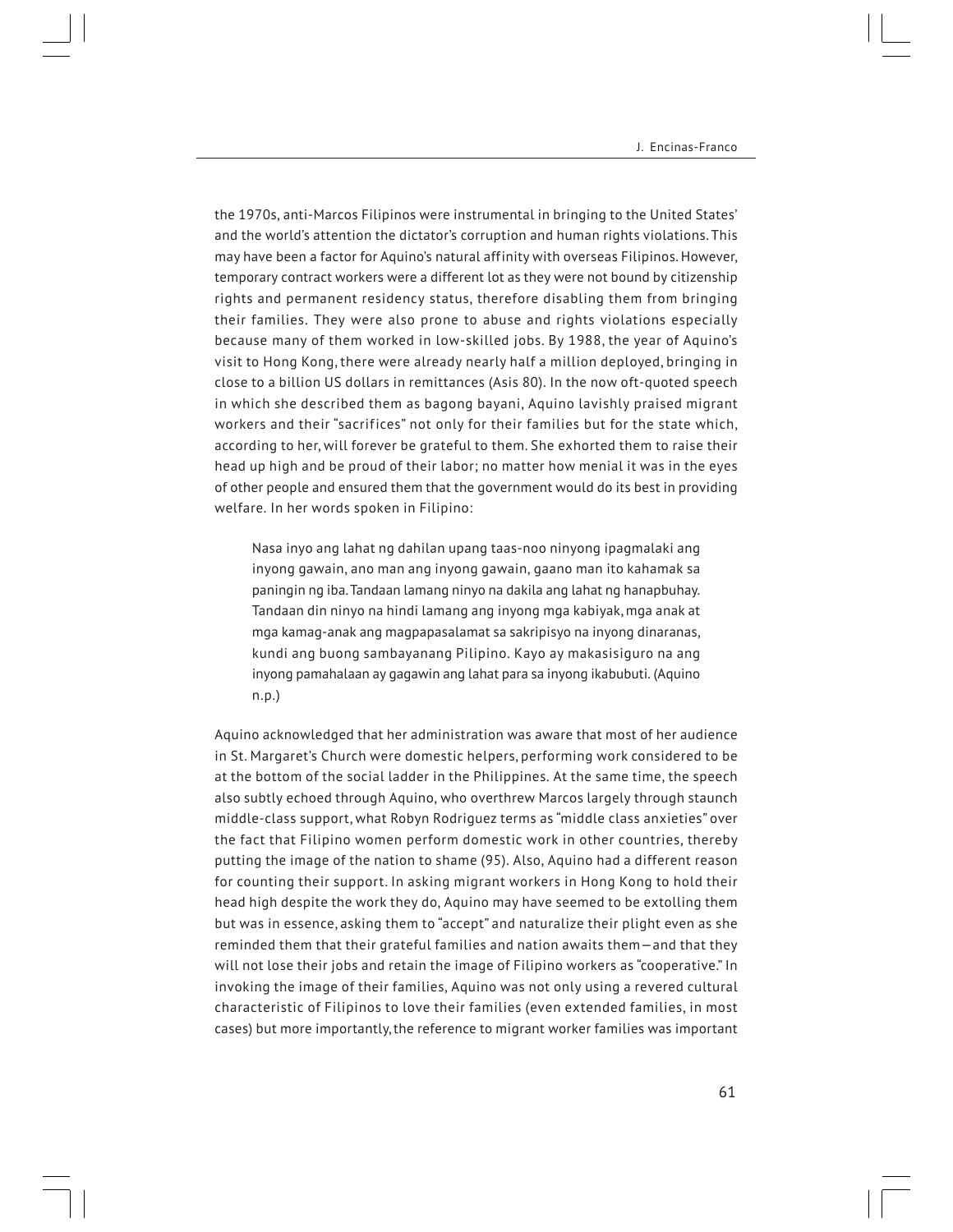in that it is to them that remittances are sent to the Philippines and therefore the link that connects them to the nation. But where is the state in Aquino's words? The entire paragraph, particularly the last sentence, hailed the state not as a promoter of labor export but as the purveyor of welfare. Certainly, the words of Guevarra fully capture this (49; emphasis not mine):

 This ethos of labor migration is also fundamentally grounded in creating a *culture of sacrifice* in which Filipinos become implicated actors … as both objects and subjects of the state. On the one hand, as the country's resources, they are commodified as objects of the state that are offered to the globe as its comparative advantage in exchange for national economic survival. On the other hand, as the country's modernday heroes, they are integral subjects of the state, as they are symbolically and ideologically touted and molded to save not only their families but also their nation through their remittances.

The circumstances of Aquino's rise to power were in themselves framed in heroic fashion, according to Rafael (12-13) and Ileto (247). Her ascendancy to the presidency was a result of the "people power" uprising that came to be known as the EDSA Revolution in 1986. When Aquino's husband, Benigno Aquino Jr., a prominent member of the Anti-Marcos opposition, was assassinated in August 1983, the country was in a state of disarray. Enormous foreign debt and balance of payment crisis resulted in a dismal economy. Rights violations and massive corruption alienated Filipinos to the Marcos regime. When Marcos called for a snap election to bolster his waning legitimacy, Aquino became a reluctant candidate. It was only after her supporters were able to garner one million signatures in support of her impending candidacy that the widow eventually decided to run against Marcos. When reports of electoral fraud were discovered, computer technicians manning the counting walked out. Soon after, Fidel Ramos and Juan Ponce Enrile, former Marcos allies, defected to Aquino's side and called Marcos to step down. Cardinal Jaime Sin, called on "people power" to help protect Enrile and Ramos. In the end, four days of mass protest in EDSA deposed Marcos, aided in part by pressure from the emissaries of the US government.

That it was Aquino who called migrant workers as "heroes" was particularly important in shaping the discourse according to Vicente Rafael, as her entire presidency was predicated on the "logic of suffering and sacrifice" (14). The numerous coup d' etats and threats and the image of the prayerful Aquino amidst all these further reinforced this logic, according to Rafael. The immense role of the Catholic Church during the EDSA revolution and her presidency also gave Aquino and her presidency an aura of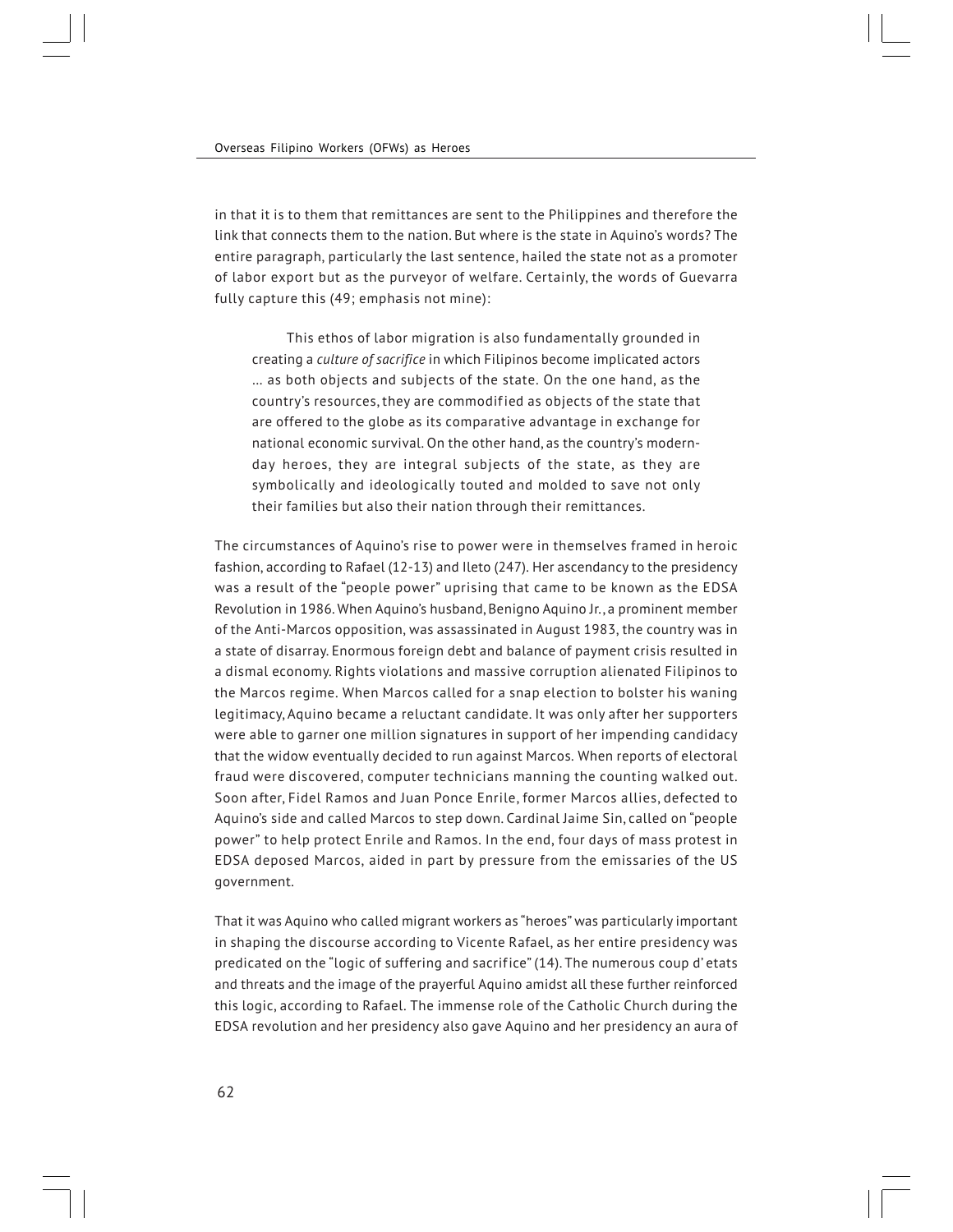religiosity and moral ascendancy. Moreover, the death of Aquino's husband "was widely read by the public as martyrdom and a repetition of Rizal's execution by the Spaniards" (Ileto 247) and also further added to the shroud of "heroism" ascribed to Aquino and to a large extent her presidency. Finally, her reluctance to run for president and the framing of her candidacy as a "sacrifice" to rid of and save the nation from Marcos's tyranny was in itself couched in heroic terms.

Meanwhile, Filipinos were euphoric at Aquino's rise to power and her commitment to bringing back democracy. However, realities at the economic front dampened the "Cory magic." Marcos left an economy in tatters as gross domestic product (GDP) posted negative growth in 1984 and 1985 (Asian Development Bank "Philippines: Critical Development Constraints" 14). External debt amounted to US\$27.5 billion and which Aquino, due to pressure from the International Monetary Fund, the World Bank and the United States, eventually failed to repudiate or even declare a moratorium on (Abinales and Amoroso 233), despite her political capital in the international community. Debt service became the rule of thumb in fiscal management so as to give the country good credit rating among foreign investors. By 1988, more than a third of the national budget went to debt service (Rodriguez 14). Thus, almost half of the population lived below the poverty line during this period. Several coup attempts during Aquino's presidency likewise created problems for political stability. In the labor front, the dilemma faced by the Aquino administration was likewise severe. Unemployment worsened poverty. Faced with these constraints, Aquino did not have the luxury of establishing a radical transformation of the economy and, therefore, had to rely on overseas employment to address the country's economic problems. According to Guevarra, it was during the Aquino presidency that much of the gains in labor export policies that Marcos instituted were beginning to be felt (33). At the end of 1991, months before Aquino left office, more than 600,000 Filipinos were abroad for work, almost twice the number when Aquino took over from Marcos in 1986, and though deployment declined in 1989 and 1990, it rose by nearly 30 percent in 1991 (Asis 80). While the government still viewed overseas migration as a temporary policy, the measures it took increasingly ensured that the policy would take on a degree of permanence. In its Medium-Term Philippine Development Plan (MTPDP), overseas employment was still seen as a program meant to continue while the economy was still not stable enough to generate jobs. While stressing the need for protecting migrants, it nevertheless sought continued facilitation of jobs in both local and overseas markets.

Tigno et al. argue that Aquino's overseas employment policy manifested themes of "continuity and change" in that it remained to perceive migration as a "resource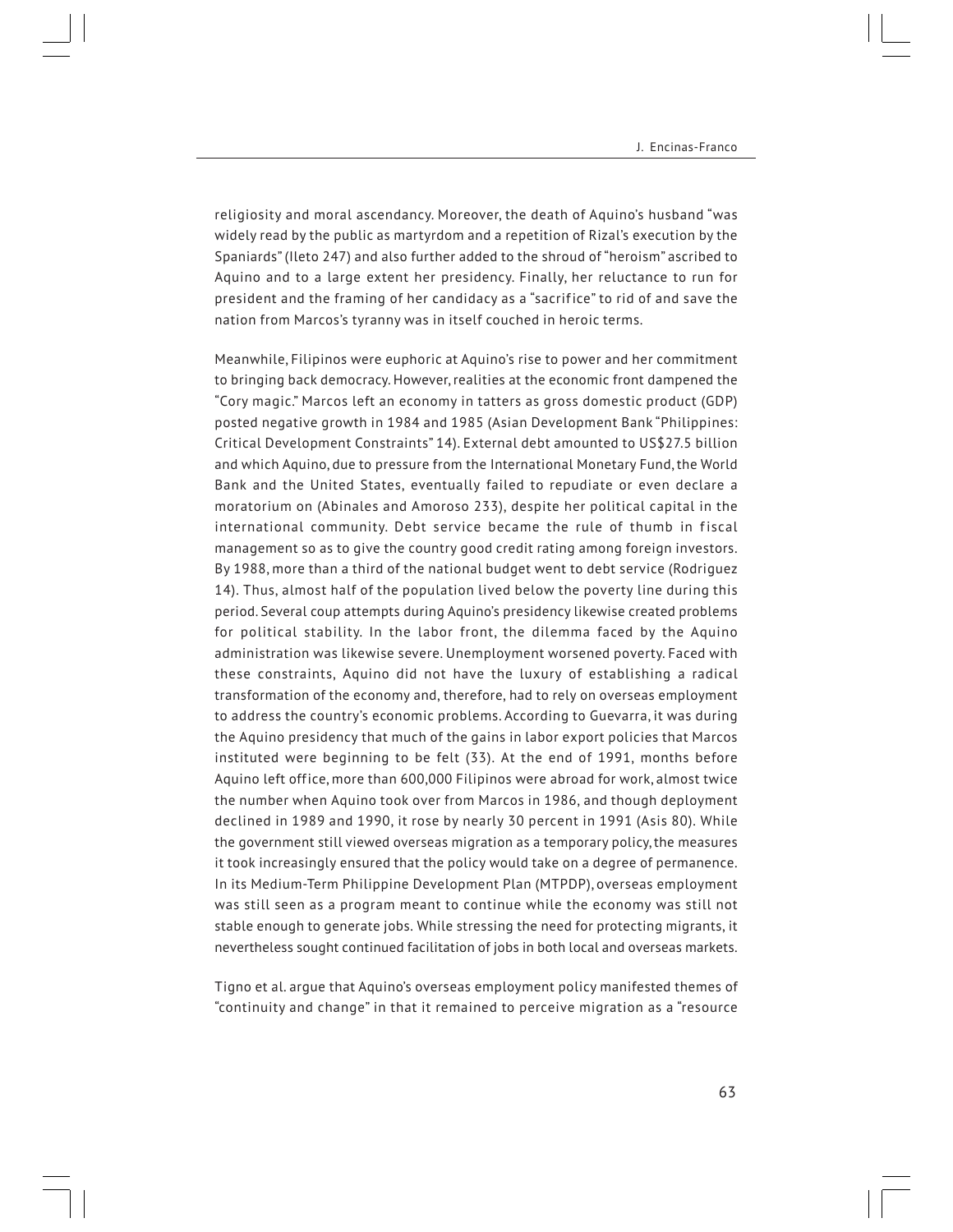generating endeavor … worthy of national government attention, regulation, and control," but at the same time, it also shifted to policies geared "towards worker empowerment and welfare" (35). A year after Aquino assumed office, her government reorganized the POEA for the second time through Executive Order 247. The major reason identified for the restructuring was to expand worker protection and welfare (Asis 74). Nonetheless, EO 247 stated that the POEA reorganization was necessary "in order to enhance its effectiveness in responding to the changing market and economic conditions and to the call of the national development plan for the strengthening of the worker protection and regulation components of the overseas employment program." As such, the EO facilitated the enhancement of market deployment programs and established regional extension units for the POEA, in effect expanding the reach of the state's overseas employment program. The earlier Welfare Fund established by Marcos was further institutionalized into the Overseas Workers Welfare Administration (OWWA) as per Executive Order 126. The contradictory nature of the role of the state in overseas employment—ensuring worker protection while at the same time facilitating labor flows abroad—continues to this day.

Interestingly, the discursive frame with which the Aquino administration anchored the continued state sponsorship of labor export rested on the very foundation of Aquino's regime—which is personal liberty and freedom within the rubric of democracy in contrast to that of Marcos. Essentially, this rhetoric meant that migration for work is a "natural" inclination of people in search of a better life and that the state would have nothing to do about it because to do so would be a violation of one's human right (which the state would not do owing to its commitment to democracy) to travel and seek greener pastures, a concept of migration espoused by neoclassical economists.

Moreover, it is also an attempt by the Aquino government to veer away from Marcos's restrictive labor export policies (forced remittances). According to Rodriguez, "(B)y characterizing out-migration as 'heroic' Aquino portrayed international migration as a voluntary act of self-sacrificing individuals living in a democratic society rather than a kind of forced conscription under a dictatorial regime" (84).

# **METHODOLOGY AND DATA**

This essay draws from the methodological framework of Discourse Historical Approach (DHA). It argues that there exists a "dialectical relationship" between situations or discursive events such as for instance the three cases examined in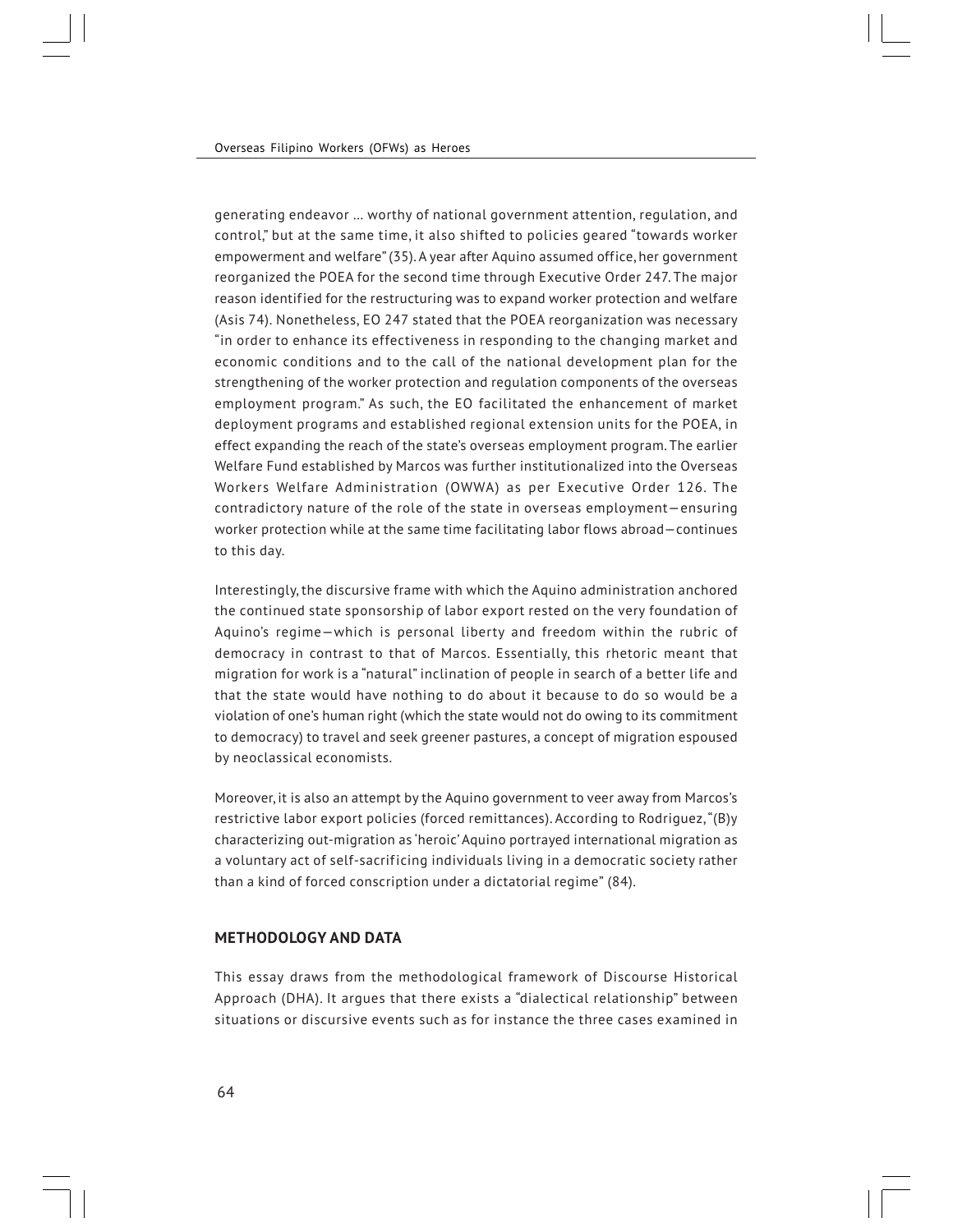these studies, and the institutions and the wider sociopolitical context in which they are located (Leeuwen and Wodak 1999, 92). In other words, specific contexts shape discourses in the same way that discourses themselves shape the social and political environment and its social actors.

In specifically applying DHA to explain the emergence of bagong bayani, the paper uses the *historical dimension or the "extra-linguistic social structures,"* and all the background information and context in which the discourse is argued to have emanated and developed (Leeuwen and Wodak 1999, 91-92). Doing so is consistent with DHA's focus on problem-oriented method which seeks to explore the historical, economic, and political context of a particular issue. It is problem-oriented because it sets out the context of why the development of the discourse becomes a problem in the first place. In other words, this describes the political and socioeconomic background when President Corazon Aquino first articulated the concept of the bagong bayani. Simply put, the historical dimension is connected with the discursive strategies or linguistic practice in language use deployed by groups of actors in responding to an event and in making interpretations of a situation.

Data for this paper were gathered from secondary sources, including government reports and academic articles. Eighteen relevant newspaper reports from the *Philippine Daily Inquirer* (*PDI*) were also gathered to highlight media representation of migrants during the period 1987-1988. The paper by no means aims to generalize. Its aim is to present what the author argues to be a critical juncture in the historical context of labor out-migration in which bagong bayani emerged.

#### **Find ings**

Why did Aquino use the words "bagong bayani"? Aside from the general context discussed above, what was the specific labor out-migration context in which the discourse is situated that created the conditions in which it could thrive? The following sections discuss the situation of labor out-migration prior to the bagong bayani speech of Aquino:

*The Shifting Terrain of Migration.* While it was Marcos that officially launched the state's labor export program, a marked shift in Filipino labor out-migration pattern occurred during the Aquino administration. Increasing globalization created new demands from labor-receiving countries where temporary labor became necessary to augment local hires. Even as labor outflows to the Middle East still constituted half of deployments, rising demand for labor from the newly-industrialized countries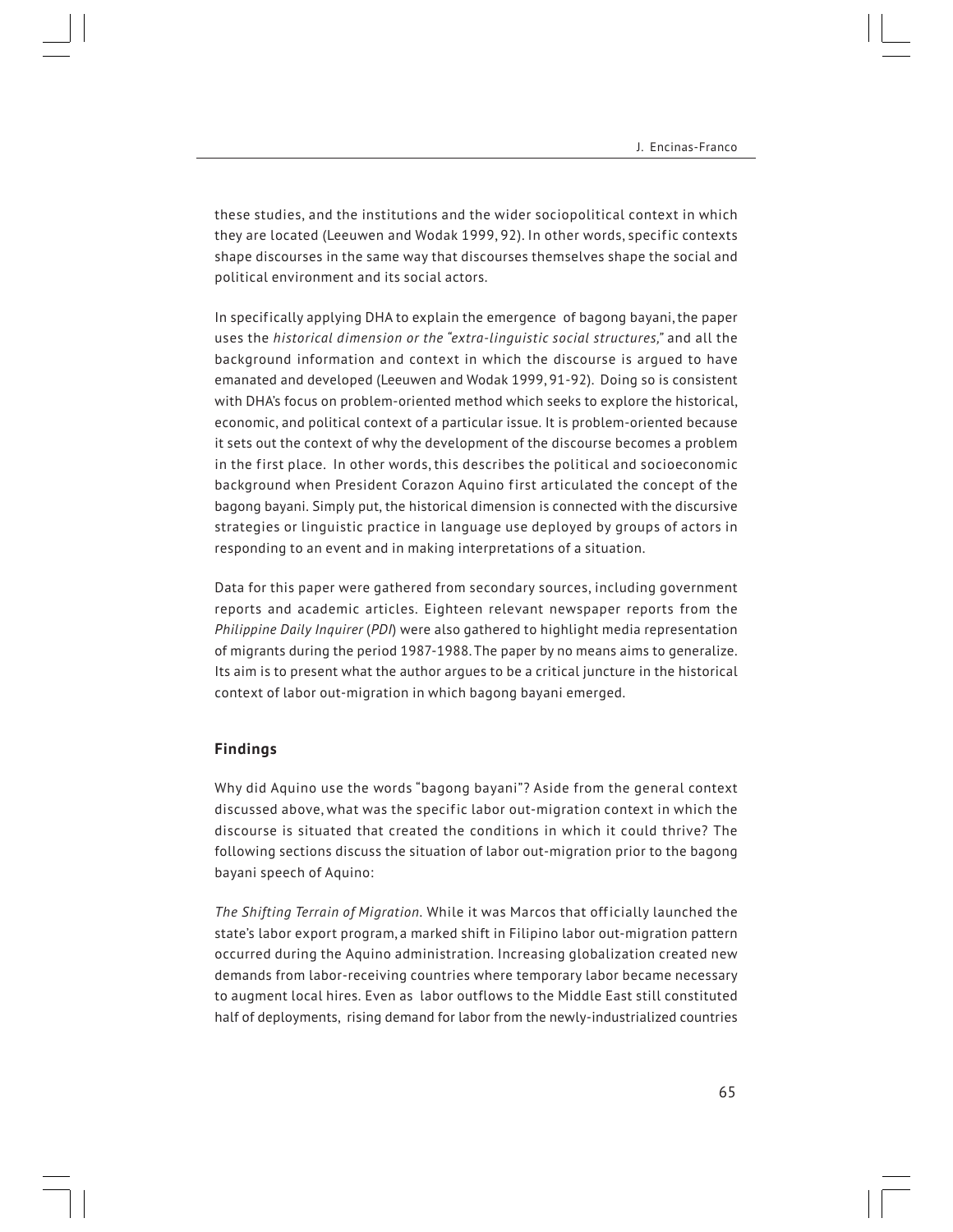(NICs) of East Asia was being felt (Tigno et al. 270). Parallel to this, the number of permanent migrants who left the country significantly declined from over 40 percent in the mid-1970s to a little over ten percent in 1990 (Orbeta and Abrigo 2). But temporary migrants obviously have different circumstances compared to permanent migrants, as earlier mentioned. As a result of their permanent residency and citizenship, permanent migrants have better social protection and welfare compared to contract workers. Referred to as *balikbayan*, they are also situated in countries in North America and Europe where there is a relatively fair degree of human rights observance. In contrast, temporary migrants are governed by a contract, and are in low-skilled jobs and in countries known for their repressive policies and very different cultural norms, such as the Middle East.

Prior to 1988, the prominent discourse which was progressively translated into state policy largely for Filipino-American permanent migrants in the United States was *Balikbayan*<sup>2</sup> (Blanc 178). It was a discourse initially used in 1973 by then President Ferdinand Marcos to draw Filipino Americans into the "nation's imaginary," as tourists who could spend their dollars in the Philippines, thereby increasing the country's foreign exchange earnings (Blanc 178). At the same time, it was meant to showcase Marcos's "achievements" to downplay criticism against the Martial Law regime in the US (Blanc 180; Rafael 5). However, a new representation of Filipino migrants emerged in the 1990s as the bagong bayani became omnipresent in government rhetoric Rodriguez 347; in the course of the overall management of labor export. Suddenly, Filipino Americans were no longer the symbols of Filipinos abroad but the increasing number of temporary migrant workers compared to permanent immigrants.

By the time of Aquino's presidency, cases of deaths, abuses, and exploitation were already increasing and occupying the country's collective attention. These were largely reported by church-based organizations and nongovernment organizations which were the first to provide assistance in the absence of government support. Stories of loneliness and stress on family separation were constant themes that accompanied stories of improved family conditions as a result of remittances. Experts and the academe also studied the effects of migration and brought to the attention of the government the social and economic impact to the individual, families, communities, and country of labor out-migration (Licuanan 103-115). In 1987, a year before Aquino called migrant workers as "heroes," the POEA handled a total of 1,785 cases of illegal recruitment with a total of 1,514 workers as complainants. While the number of cases decreased in 1988 to 1,184, the number of workers victimized significantly increased to 2,379 which could mean that unscrupulous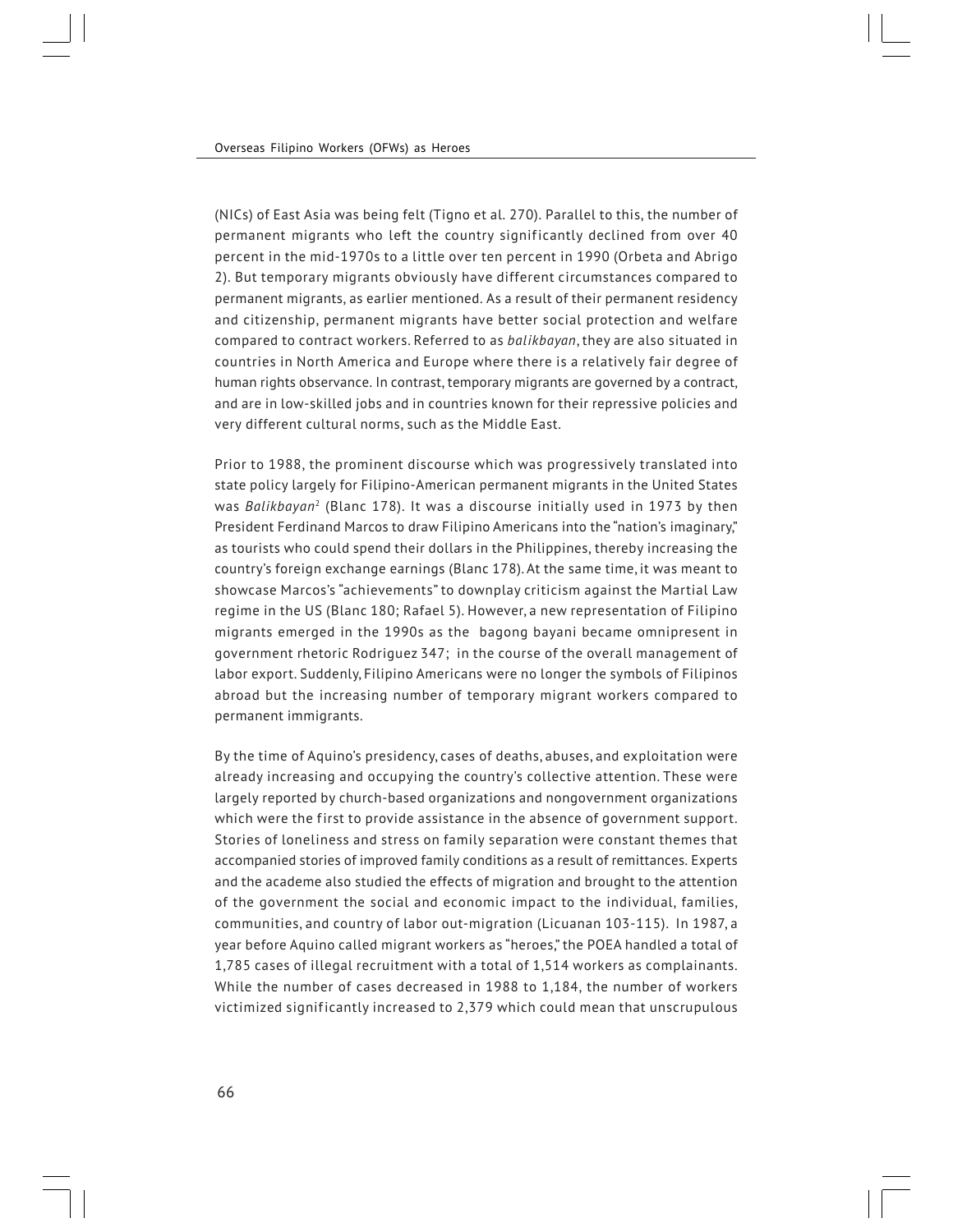recruiters were luring workers by bulk ("Overseas Employment from the Philippines" 275).

Suddenly, working abroad no longer bore the image of a balikbayan and the American slang. Instead, by the time Aquino became president, Filipinos were already familiar with *katas ng Saudi*4 and *Japayuki*, 5 instilling in the Filipino imaginary that going abroad in the context of contract migration was very different from the permanent residency route in the US, Canada, and European countries. Working abroad became a *pakikipagsapalaran* (risk) rather than a sure means to upward mobility. What was becoming clearer then, however, is that working abroad may be fraught with risks, but it is definitely better than the lack of opportunities experienced in the country. Vicente Rafael argues that these accounts of "suffering and sacrifice" were the very reason contract migrants instead of permanent migrants or balikbayan, were labeled by Aquino as "heroes" or *"*bayani*"* (12).

*Feminization of Migration*. When Aquino visited Hong Kong in 1988 and called them bagong bayani, about half of contract workers leaving the country were women. The entry of more women into labor out-migration was a result of economic restructuring policies in both the Philippines and receiving states. In the 1970s, when Marcos initiated state-sponsored labor migration, the typical contract worker was a Filipino male construction worker in the Middle East, particularly Saudi Arabia. Gonzalez writes that in 1975 male OCWs constituted 70 percent of deployment, but this declined to 53 percent in 1987 when Filipino women represented nearly half of deployment abroad (40-41).

The rise in female contract migration was the result of varied developments from migrant receiving countries. The newfound affluence in the Middle East had created a demand for maids as a status symbol for the new rich, on the one hand. In East Asian economies, on the other hand, economic expansion brought an increase in labor force participation of native women, thus, the demand for caregivers and helpers in their aging societies.

The Philippines likewise served as the catalyst that would send women in particularly gendered-types of work abroad such as entertainers and domestic helpers. In the Philippines, years of export-led industrialization (EOI) generated employment at the local level. However, the jobs it created privileged young Filipino women perceived to be docile and having "nimble fingers" conducive to jobs in light manufacturing industries subcontracted by multinational corporations. This has been concretized by Saskia Sassen6 in her now classic work, *The Mobility of Labor and Capital*. In her research, which included the Philippines as one of her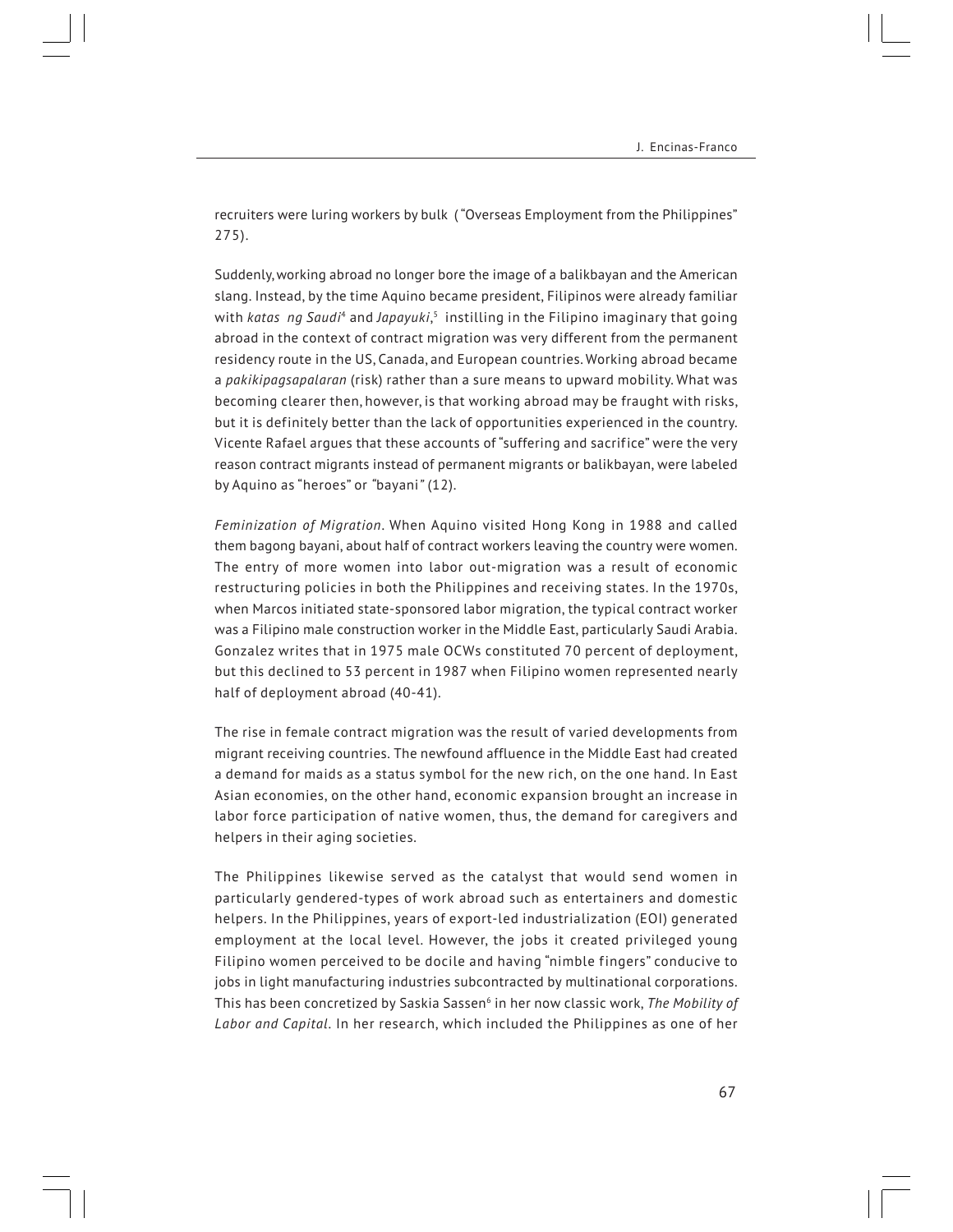case studies, Sassen singled out EOI and its prescription of enticing foreign direct investments through cheap and flexible labor which created conditions resulting in increased labor out-migration of women.

Another strategy for developing countries like the Philippines to attract foreign capital through EOI is tourism. When the country launched its tourism program to respond to this strategy, the prostitution industry flourished—the main patrons of which were Japanese men with expendable cash as a result of the economic boom of that period. Ultimately, when the so-called "sex tours" ended due to increased criticism and pressure from civil society groups in the Philippines and Japan, the activities shifted to Japan as likewise noted above. As such, beginning in the 1980s, Filipino women began flocking to Japan. According to Nana Oishi, nearly 70,000 Filipinos were working in Japan by 1986, a majority of them were women (36).

The feminization of migration and discourses surrounding it has shaped bagong bayani in significant ways. Societal discourse about their jobs and their victimization further amplified and naturalized the heroic discourse of migrants, as entertainers and domestic helpers abroad. News reports of their death and exploitation reified the "sacrifice" they had to endure abroad for their families back home. Moreover, as "entertainers," they were depicted as either "pitiful" or "immoral" women willing to become prostitutes to provide for their families. As "domestic helpers," migrants were cast as "mothers" caring for the children of "other" people instead of their own.

*Civil Society Activism.* One of the hallmarks of Aquino's rise to power was the emergence of a vibrant civil society. As important as this institution was for democratic consolidation, the 1987 Constitution (the framers of which were appointed by Aquino) firmly guaranteed that it remain a strong feature of a post-Marcos Philippines. Civil society activism helped in bringing the situation of migrant workers abroad to the attention of government authorities and the general public. Civil society organizations or NGOs, particularly non-state groups such as the Catholic Church, had long been assisting migrants even before the state institutionalized its protective mechanisms. As mentioned earlier, migrant organizations that would later evolve into MIGRANTE International, sought the abolition on forced remittances imposed by Marcos. KAIBIGAN (Friends of Filipino Migrant Workers) was one of the first NGOs established to bring attention to the plight of migrants workers in the early 1980s. Faith-based groups, such as the Episcopal Commission of Migrant and Itinerant Persons (ECMI), were initially set up in the 1950s to respond to abuses committed against Filipino laborers in Hawaii and Guam. In the 1980s, it was very active in helping contract migrants and their families displaced by migration.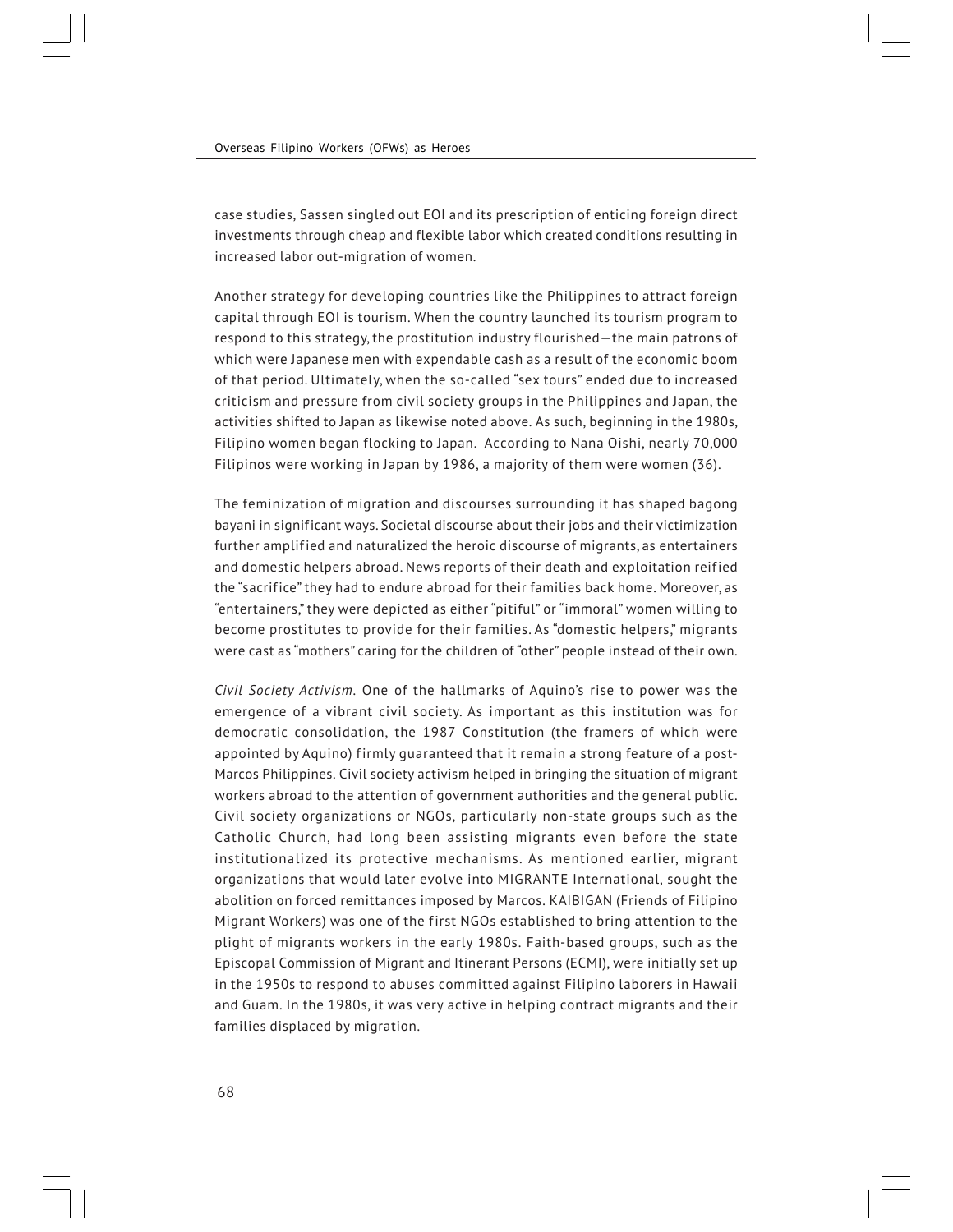With their well-intentioned efforts to advocate the end of state-sponsored migration, NGOs had to use the victimization issue, with stories of the sad and unfortunate situation of migrants. Protest rallies, congressional investigations and the news media were venues for expressing the risks associated with migration. In doing so, NGOs have intensified the bagong bayani discourse.

*Congressional Inquiries.* Unlike Marcos, who ruled with an iron fist through executive fiat, Corazon Aquino had to contend with a Congress, the reinstitution of which she made possible through the 1987 Constitution. Bent on bringing back its role as a check on the executive branch's programs and policies before Martial Law, Congress brought the situation of migrant workers through investigations, proposed legislative bills and resolutions to the attention of the Aquino government. According to Asis, the Senate filed a total of sixty-two bills and resolutions on overseas employment while the House of Representatives introduced seventy-seven (101-111). The most number of bills filed by legislators on overseas employment during the period of 1987 to 1991 were those on welfare and protection. These legislative proposals focused on reported deaths, execution, and conditions of migrant workers abroad. To a certain extent, this already demonstrates the growing recognition by Congress in the late 1980s, of the "sacrifice and suffering" of labor migrants, hence the need to introduce legislation to improve their conditions. There were also other types of bills and resolutions filed that were also meant to protect OFWs. For instance, resolutions on the Gulf Crisis, which was already brewing by the time Aquino left for Hongkong to deliver the bagong bayani speech, were those that expressed concern over the plight of migrants, and their potential return to the Philippines at that time. Similarly, those that fell under recruitment, migrants' rights, and administration and procedures were also meant to ensure the prevention of illegal recruitment and the efficiency and accountability of the POEA and OWWA.

Despite these early attempts by Congress, Gonzalez argues that the economic imperative prevailed when it passed into law Republic Act 7111, known as the Overseas Investment Fund Act in 1991. Among others, the law created the Overseas Workers Investment Fund Board tasked "to encourage the greater remittance of earnings of Filipino workers overseas and to safeguard and oversee the participation of said workers' remittances and savings in the Government's debt reduction efforts and other productive undertakings" (123-124). While RA 7111 also provides for incentives to migrants such as scholarship grants, housing, credit assistance, and other programs, the policy enunciated in the law linked overseas migration to the payment of the country's foreign debt (124). In a broader context, this law extends the "heroism" of migrants beyond the greater good of the family but to the entire nation.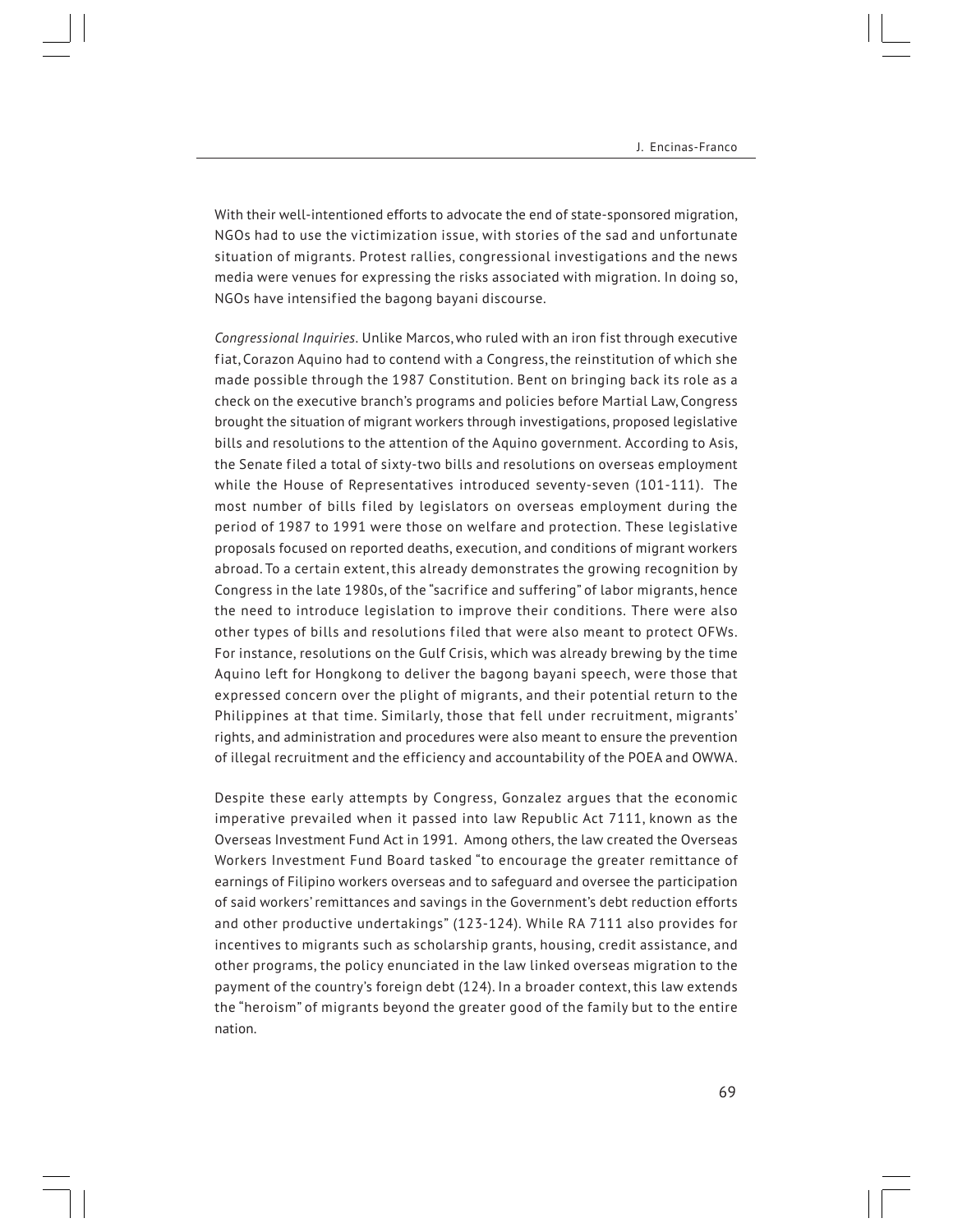*Media Representations of OCWs in 1987-1988.* Another institution that found its rebirth during the Aquino administration was the media. Section 4 of Article III of the 1987 Constitution ensured "(N)o law shall be passed abridging the freedom of speech, of expression, or of the press …" This constitutional guarantee resulted in the establishment of new newspapers, and television and radio networks. The newly regained press freedom also emboldened the media to be critical and reclaim its role as government watchdog. In describing the role of the media in the post-Marcos era, Article 19 (a London-based organization) and the Center for Media Freedom and Responsibility claim that "the Manila-based mass media has become a separate power in itself, in some instances compelling political leaders to change their plans or even to completely reverse them" ("Freedom of Expression and the Media in the Philippines" 28).

Parallel to this development, the news media began covering reports of OFWs and their plight abroad. News of illegal recruitment, the harsh treatment of OFWs particularly women, as well as cases of criminalities reportedly perpetrated by Filipino migrant workers became headline and front page material. In particular, the *Philippine Daily Inquirer* brought considerable amount of attention to OFWs in their news reports from 1987 to 1988, a year before Aquino's bagong bayani speech. From the library of the *PDI*, the researcher obtained a total of eighteen news reports<sup>7</sup> that related to OFWs. These reports covered stories on the brewing conflict in the Middle East and plans for the evacuation of OFWs in the region, reports of crimes committed by OFWs, and government proposals to issue guidelines for domestic helpers and plans for labor agreements with host countries. In particular, a month before Aquino left for Hongkong to deliver the bagong bayani speech, the *PDI* released a series of feature articles that documented the unfortunate plight of Filipino maids in Europe, where some had become sex slaves of their employers. For example, the *PDI* reported in its March 29, 1988 issue the plight of domestic helpers "working 19-hour days-babysitting, cleaning, washing clothes" and of "Filipinas who have escaped the cruelty of employers of various nationalities." In all, the news reports depicted a nation beginning to grapple with the issues of labor out-migration and its inherent contradictions as argued by Ball (1997), that on the one hand it provides jobs to Filipinos and remittances to a cash-strapped economy, but on the other hand the government that encourages it is unable to protect OFWs because of their lack of jurisdiction abroad. More significantly, the media and its coverage of the 'plight' of migrant workers during this period, follows Ono and Sloop's (16) argument that media present specific frames that shape the public attitudes of policymakers and the public on particular issues. Arguably, the media coverage of OFWs, and the discourses it produced (in the immediate period before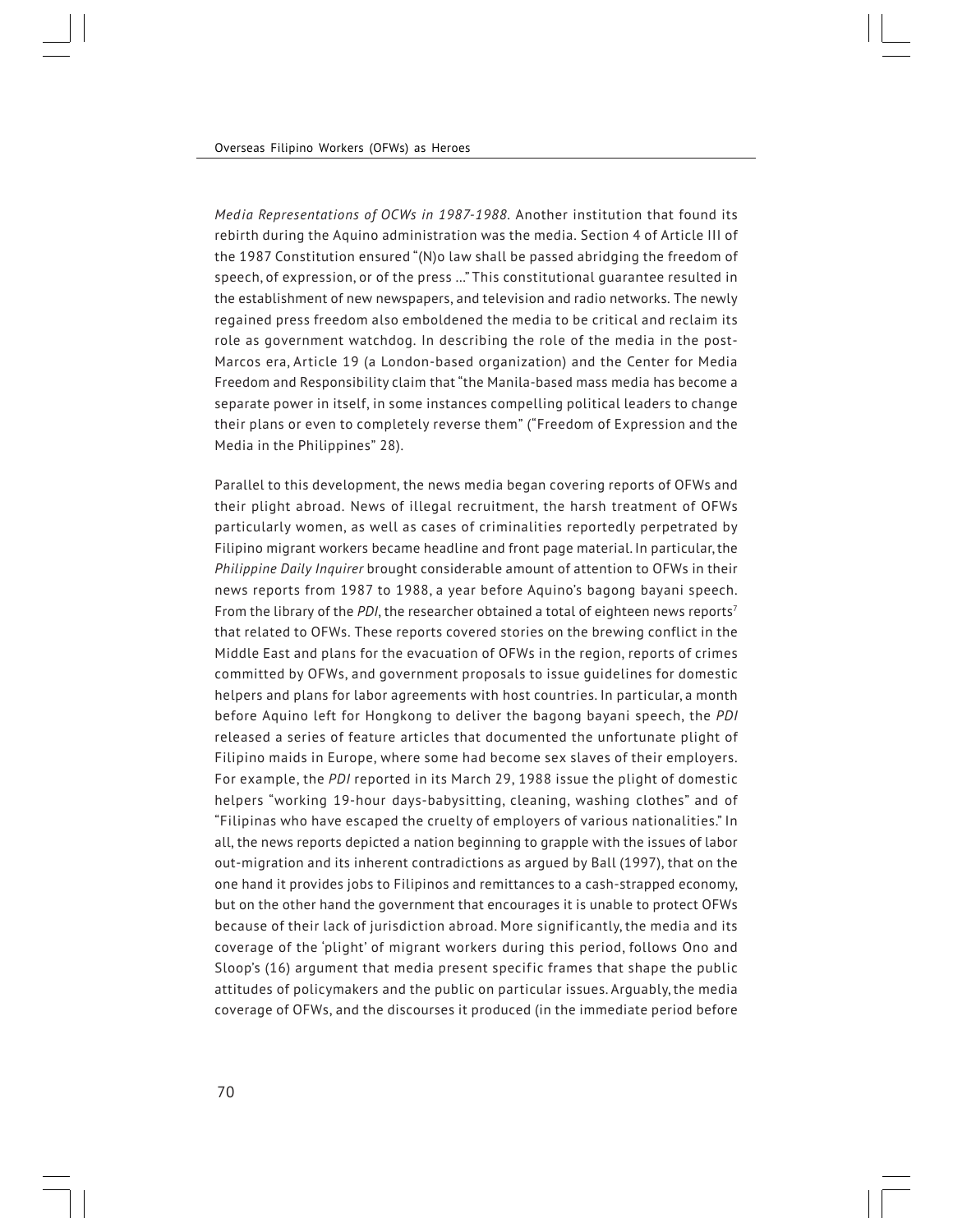Aquino made the bagong bayani speech in Hong Kong), helped create the conditions that made it acceptable and "natural" for Aquino's labeling of migrant workers as bagong bayani.

Aside from newspaper coverage, public affairs programs on radio stations began airing OFW concerns and issues. In the 1980s, before the advent of electronic mail and short message service (SMS), public affairs programs became the conduit through which OFWs could tell their stories to their families, to the government, and to the entire nation longing for information on what it is like to work and live abroad, away from the familiar comforts of home. A case in point is the inception of *To Saudi with Love,* a radio program that allowed OFWs to write letters expressing their thoughts and feelings. The program ran for two decades and became the iconic representation of stories of loneliness and family separation that is perceived to characterize working abroad. The program and its broadcaster, Rey Langit, received numerous awards and had in fact, garnered a hall of fame recognition from the Catholic Mass Media Awards (CMMA)—a testament to the societal approval of the show's concept, which is the portrayal of the heroic sacrifices that OFWs experience abroad.

With increased media coverage and the resulting greater public awareness of migrant workers and their plight, popular culture followed suit. In the 1980s, a hugely popular song titled "Napakasakit. Kuya Eddie" was transformed into a movie depicting the life of a Saudi worker who discovers upon his return that his family life was problematic owing to his long absence. It became the precursor of films that would portray working abroad as a type of "sacrifice," sometimes even at the cost of life and limb. Indeed, the heroism of migrant workers has reached popular discourse through these media. To call them bagong bayani therefore resonated with the wider public.

# **CONCLUSION**

This paper has provided the context in which the discourse of bagong bayani can be best understood. In sum, the preceding discussion has to a large extent demonstrated the backdrop in which bagong bayani emerged: the rising number of temporary contract workers and the associated risks in the nature of their jobs and conditions abroad; the feminization of migration and the "social cost" it is perceived to bring; rising civil society activism in the 1980s; congressional inquiries relating to reports of unfavorable migrants' situation, and, media and popular culture representations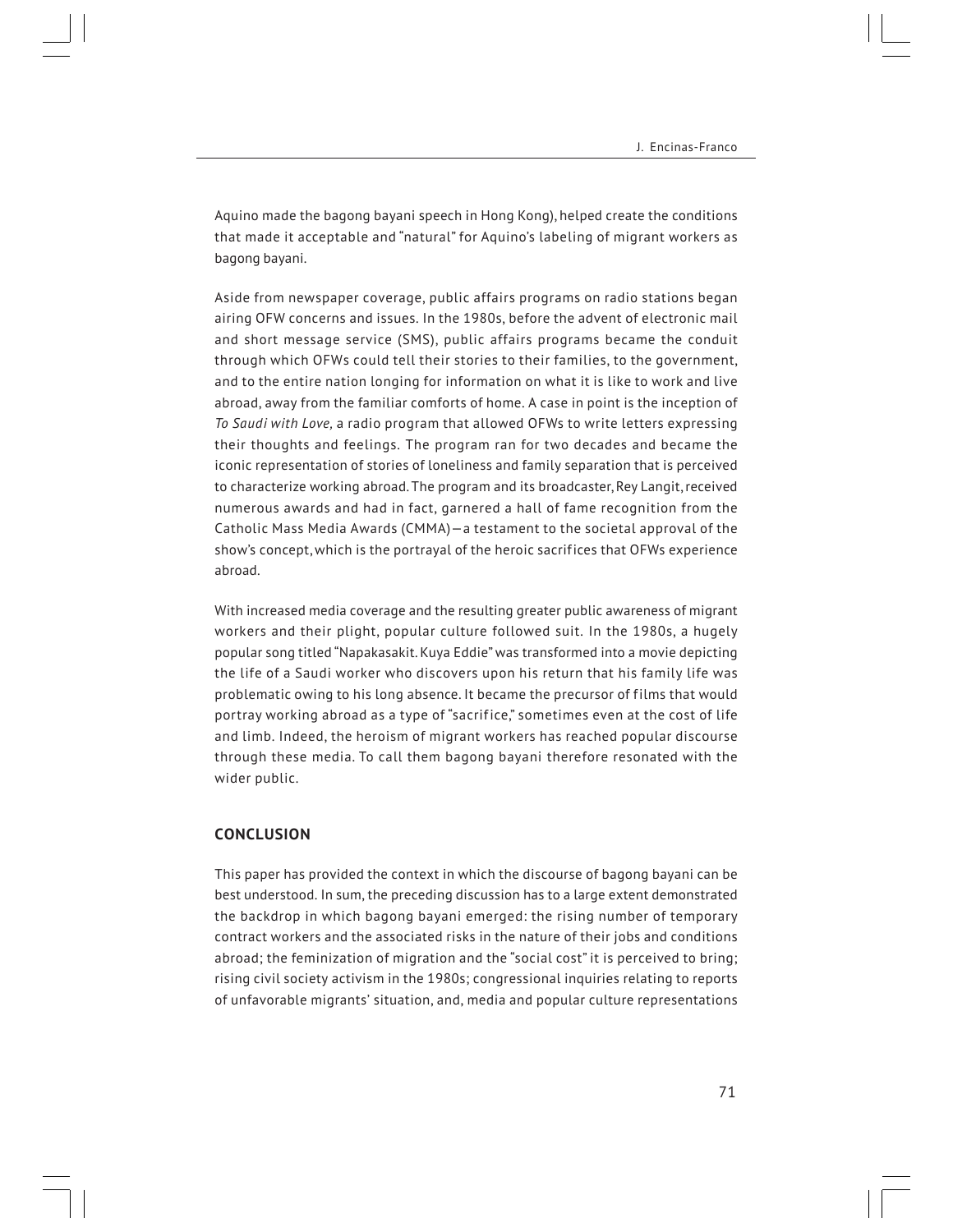of migrant workers. It also cites that aside from the Spanish and Christian influence on the meaning of "bayani" (Ileto 247; Veneracion 197-200). Corazon Aquino's assumption into office further sealed bagong bayani's resonance with suffering and sacrifice (Rafael 14).

As previously discussed, the problem with such a "heroic" discourse is that while it seemingly elevates migrants, it makes natural the risks and sufferings of going abroad. It likewise downplays the very reasons why migrants are in the first place displaced by the Philippine economy. To a certain extent, it explains why labor export has persisted over the years and why this has become such an acceptable "fact" of life in the Philippines.

The periodic and repeated enunciation of bagong bayani in media and in political texts after 1988, demonstrated the degree to which the discourse has been ingrained in the public's collective consciousness. Since 1989, the Philippine Overseas Employment Administration (POEA) implements the Bagong Bayani Award to overseas Filipino workers (OFWs). Films about a migrant worker and a party-list for migrants have also appropriated the term. Even private companies catering to Filipinos abroad and their families have added legitimacy to the label. As Morooka says, this rhetoric has become a "naturalized discourse that is endlessly repeated and widely disseminated across the media to the point that values, beliefs, and logics underlying the discourse are taken for granted in society at large" (8).

Most importantly, this paper has shown that early on in the implementation of labor export, tensions and contradictions were already apparent. On the one hand, the state globalizes itself to expand its labor market abroad, it tends to be weak in ensuring the rights of OFWs, something that has been argued by scholars (Aguinas 3, Ball 1603, Battistella 269, Parrenas 1138, Rodriguez, Tigno, "The Politics of International Labor Migration"). Because of this contradiction, the state faces a crisis of legitimacy at the domestic level as its lack of legal jurisdiction abroad is unable to protect its migrants overseas (Ball 1618, Tyner "Made in the Philippines" 2) Certainly, the factors identified above and the conditions under which bagong bayani discourse was made possible, highlight the political nature of labor export promotion and the state and societal response to it. Nevertheless, amidst this discursive arena, the bagong bayani discourse provides a veritable lifeline by which the state "manages" potential dissenting voices and courts the loyalty of its transnational subjects even as it continues to benefit from remittances. What is silenced from such a situation is the agency of the Filipino migrant.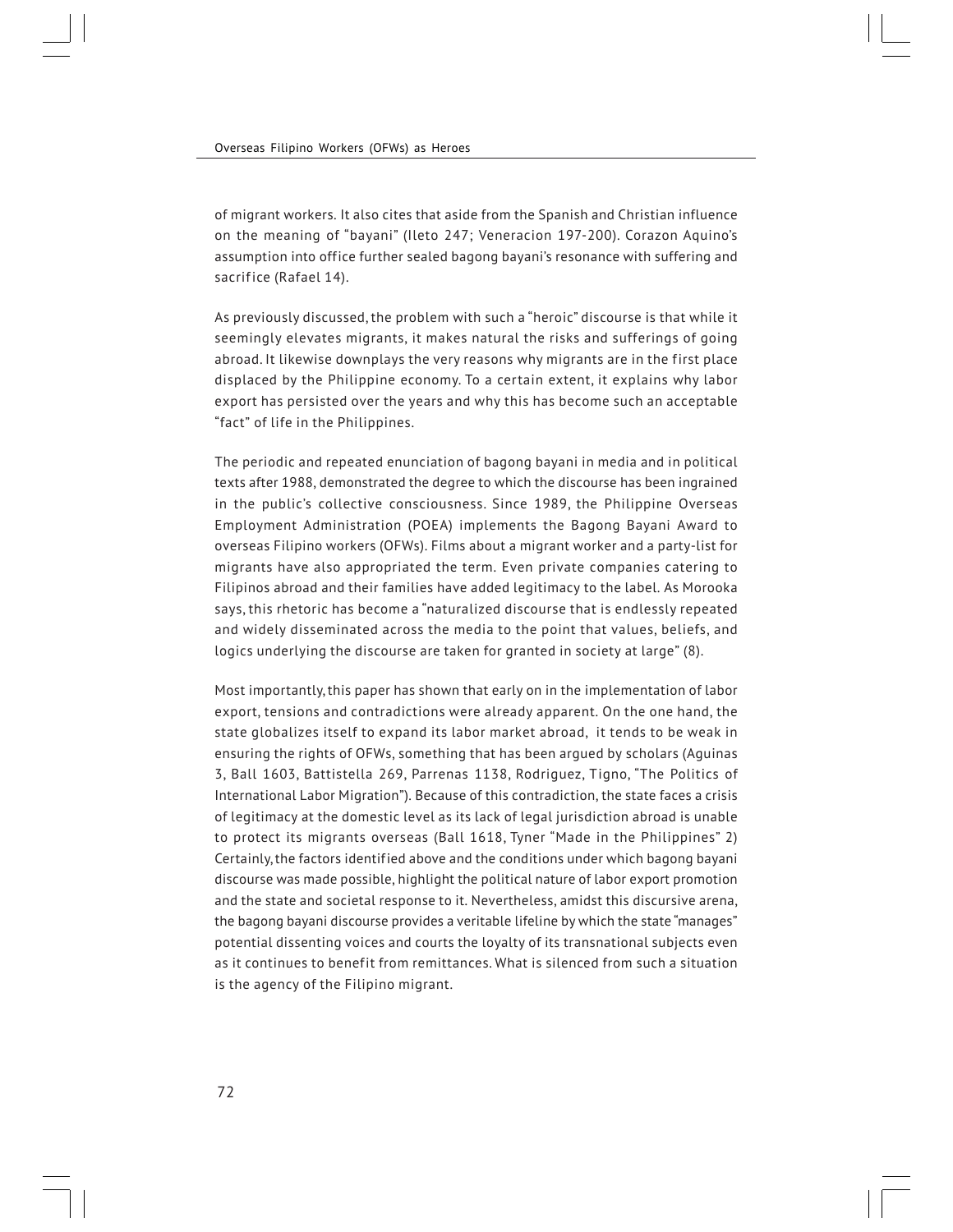# **ACKNOWLEDGMENTS**

This essay is a revised and abridged version of a chapter in the author's PhD dissertation, titled "The Politics of Language in Labor Export: A Discourse Historical Analysis of Bagong Bayani and Overseas Employment Policies," in 2011. Other parts of paper were also lifted from the dissertation. Dr. Encinas-Franco is currently an Assistant Professor in the Department of Political Science, College of Social Science and Philosophy, University of the Philippines Diliman. She is grateful to the Office of the Vice Chancellor for Research and Development (OVCRD) for granting her the PhD Incentive Award that enabled her to write this paper. She presented this paper at the Philippine Studies Conference in Kyoto, Japan in February 2014. Also, she is grateful to two anonymous reviewers for their insightful comments on this paper.

#### **ENDNOTES**

- $<sup>1</sup>$  This includes land-based and sea-based workers, as well as new hires and re-hires.</sup>
- $<sup>2</sup>$  This is a term used by the Spanish colonizers to refer to landless native born Filipinos.</sup>
- <sup>3</sup> The *pensionados,* (or government scholars) as they were called then, left from 1903 to 1914 but had to return to the Philippines when the Great Depression of the 1930s ravaged the economy of the US. Some who were not able to return were forced to work in agricultural plantations in the Pacific Coast and the Midwest (Espiritu 1995 in Gonzalez 1998, 28). Soon after, they were joined by Filipinos recruited as agricultural workers when American agricultural products became in demand. See for example, Gonzalez, Joaquin. Philippine Labour Migration: Critical Dimensions of Public Policy. Singapore: Institute of Southeast Asian Studies, 1998. Print.
- <sup>4</sup> In the late 1970s and '80s, this was a phrase ubiquitously pasted on jeepneys usually owned by OCWs working in the Gulf states. Ultimately, it came to symbolize any material good (i.e., house, appliances) bought by OCWs out of their earnings abroad. Filomeno Aguilar (112) argues that this phrase is a means through which migrant workers make known to the public how they were able to convert the hardships they have endured abroad into a more fruitful endeavor. According to Aguilar, the word "Saudi" in this phrase "becomes the fruit that is pressed and squeezed that then leads to a new fruit." See for example, Filomeno Aguilar Jr.'s "The Dialectics of Transnational Shame and National Identity." Philippine Sociological Review. 44 (1996): 101-136. Print.
- $5$  This word is a derogatory term used to refer to Filipino women hired to work in Japan as "entertainers" but are widely believed to perform sex work. This is actually a shortened version of "Japayuki-san" which according to Nana Oishi (35) originated in the word "karayuki-san," a term that was used for Japanese women who migrated to China prior to World War II to do sex work. See Nana Oishi's Women in Motion: Globalization, State Policies, and Labor Migration in Asia. California: Stanford University Press, 2005. Print.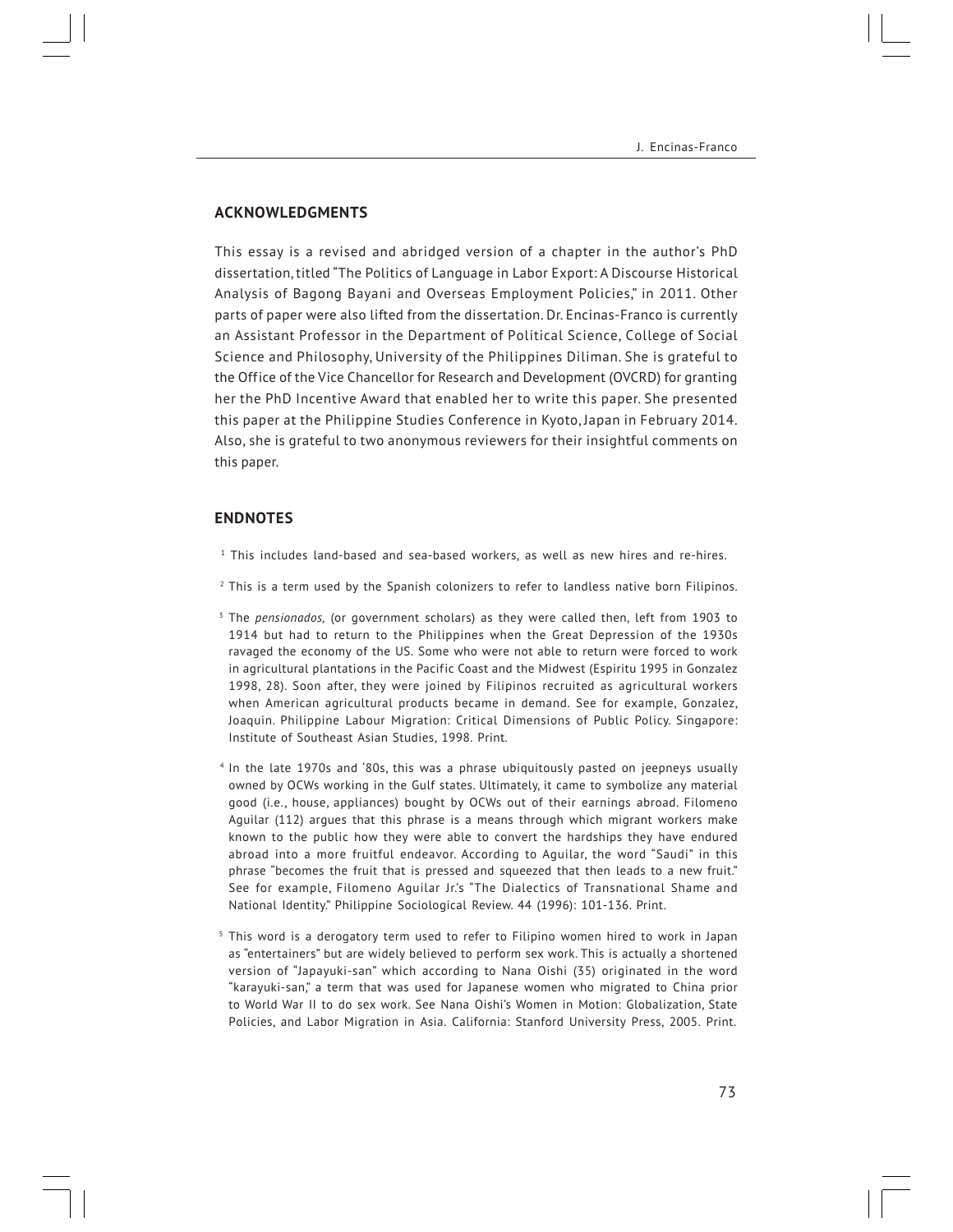- $6$  According to Sassen (120), these conditions are as follows: "(a) the incorporation of new segments of the population into wage labor and the associated disruption of traditional work structures both of which create a supply of migrant workers; (b) the feminization of the new industrial workforce and its impact on the work opportunities of men, both in the new industrial zones and in the traditional work structures; and (c) the consolidation of objective and ideological links with the highly industrialized countries where most foreign capital originates, links that involve both a generalized westernization effect and more specific work stations wherein workers find themselves producing goods for people and firms in the highly industrialized countries." See for example, Saskia Sassen's The Mobility of Labor and Capital: A Study in International Investment and Labor Flow. New York: Cambridge University Press, 1988. Print.
- $^7$  This number is by no means exhaustive. The news reports were obtained by the researcher in the archives of news clippings in the library of the *PDI* under a file titled "Filipinos Abroad." She then selected all articles and news reports whose main topic concerns were on labor out-migration and temporary contract workers. Those that dealt with balikbayans and permanent immigrants abroad were excluded.

# **WORKS CITED**

- Abinales, Patricio, and Donna Amoroso. *State and Society in the Philippines.* USA: Rowman and Littlefield, 2005. Print.
- Aguilar, Filomeno. "Nationhood and Transborder Labor Migrations: The Late Twentieth Century from a Late Nineteenth-Century Perspective." *Asian and Pacific Migration Journal.* 9 (2000): 171-198. Web. 25 August 2015 http://www.smc.org.ph/administrator/ uploads/apmj\_pdf/APMJ2000N2ART2.pdf
- ---. "The Dialectics of Transnational Shame and National Identity." *Philippine Sociological Review.* 1-4 (1996): 101-136. Print.
- Agunias, Dovelyn Rannveig. "Managing Temporary Migration: Lessons from the Philippine model." *Migration Policy Institute* (2008). Web. 25 July 2009 http://www.migrationpolicy. org/pubs/Insight\_POEA\_Oct07.pdf.
- Amante, Maragtas S. V. "Philippine Global Seafarers: Ethnicity and Identity in Ships with Multinational Crews. *MINDAyawan Journal of Culture and Society* 2 (2005): 1-23. Print.
- Asian Development Bank. "Philippines: Critical Development Constraints". *Country Diagnostics Studies.* Mandaluyong City: ADB. 2007. Print.
- Asis, Maruja. "The Philippines' Culture of Migration." *Migration Information Source,* 2006. Web. 29 January 2014. <http://www.migrationpolicy.org/article/philippines-culturemigration>
- ---. "The Social Dimensions of International Migration in the Philippines: Findings from Research." *Moving Out, Back and Up: International Migration and Development Prospects in the Philippines.* Ed. Maruja Asis and Fabio Baggio. Quezon City: Scalabrini Migration Center, 2008. 77-108. Print.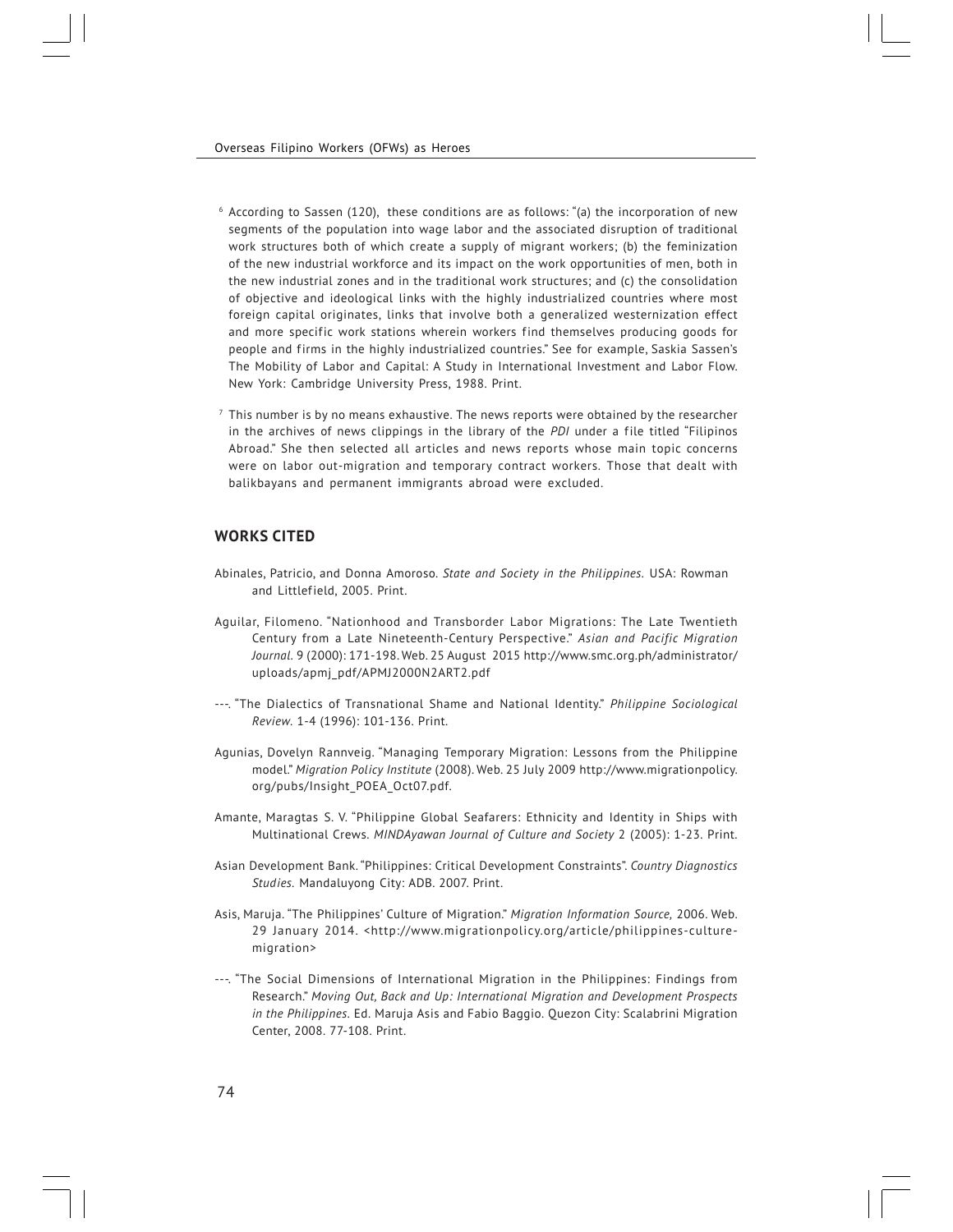- ---. "The Overseas Employment Program Policy." *Philippine Labor Migration: Impact and Policy.* Ed. Graziano Battistella and Anthony Paganoni. Quezon City: Scalabrini Migration Center, 1992. 68-112. Print.
- Aquino, Corazon Cojuangco. "A Tribute to Hard Work and Sacrifice." Address of President Corazon Aquino to the Filipinas Working in Hong Kong, 17 April 1988. Web. 25 August 2015 <http://www.gov.ph/1988/04/17/address-of-president-corazon-aquino-to-thefilipinas-working-in-hong-kong-april-17-1988/>
- "The Aquino Management of the Presidency." Presidential Management Staff (PMS), 1992. Web. 20 April 2010 <http://www.coryaquino.ph/coryaquino/assets/images/ FoundationforPolicyMaking.pdf >
- Ball, Rochelle. "The Role of the State in the Globalisation of Labour Markets: The Case of the Philippines." *Environment and Planning A.* 29 (1997): 1603-1628. Print.
- Bangko Sentral ng Pilipinas. Overseas Filipinos' Cash Remittances.(2014). Web. 26 July 2014. <http://www.bsp.gov.ph/statistics/keystat/ofw2.htm>.
- Battistella, Graziano. "Philippine Overseas Labour: From Export to Management." *ASEAN Economic Bulletin.* 12. 2 (1995):57-73. Print.
- Blanc, Cristina Szanton. "Balikbayan: A Filipino Extension of the National Imaginary and of State Boundaries. *Philippine Sociological Review* 44 (1996): 178-193. Print.
- Bourdieu, Pierre. *Acts of Resistance: Against the Tyranny of the Market.* New York: The New P, 1998. Print.
- Burnham, Peter, Karin Gilland Lutz, Wyn Grant, and Zig Layton-Henry. *Research Methods in Politics.* New York: Palgrave Macmillan, 2008. Print.
- Carling, Jorgen. "Interrogating Remittances: Core Questions for Deeper Insight and Better Policies." *Migration and Development: Perspectives from the South.* Eds. Stephen Castles and Raul Delgado-Wise. Geneva: International Organization for Migration, 2008. 43-64. Web. 30 June 2015 <http://www.heindehaas.com/Publications Castles%20 and%20Delgado%20Wise%20-%20ed%20-%202008.pdf>.
- ---. "Gender Dimensions of International Migration." *Global Migration Perspectives* No. 35. Global Commission on International Migration (GCIM), May 2005. Web. 25 August 2008 <http://www.refworld.org/pdfid/42ce54e94.pdf>.
- de Guzman, Odine. "Testimonial Narratives: Memory and Self-Representation in Letters by Women Migrant Workers." *Philippine Studies: Have We Gone Beyond St. Louis?* Ed. Priscelina Patajo-Legasto. Quezon City: University of the Philippines, 2010. 600-619. Print.
- Encinas-Franco, Jean. "The Language of Labor Export in Political Discourse: 'Modern-day Heroism' and Constructions of Overseas Filipino Workers (OFWs)." *Philippine Political Science Journal.* 34: 1 (2013): 97-112. Web. 14 July 2014 <http://dx.doi.org/10.1080/ 01154451.2013.789162>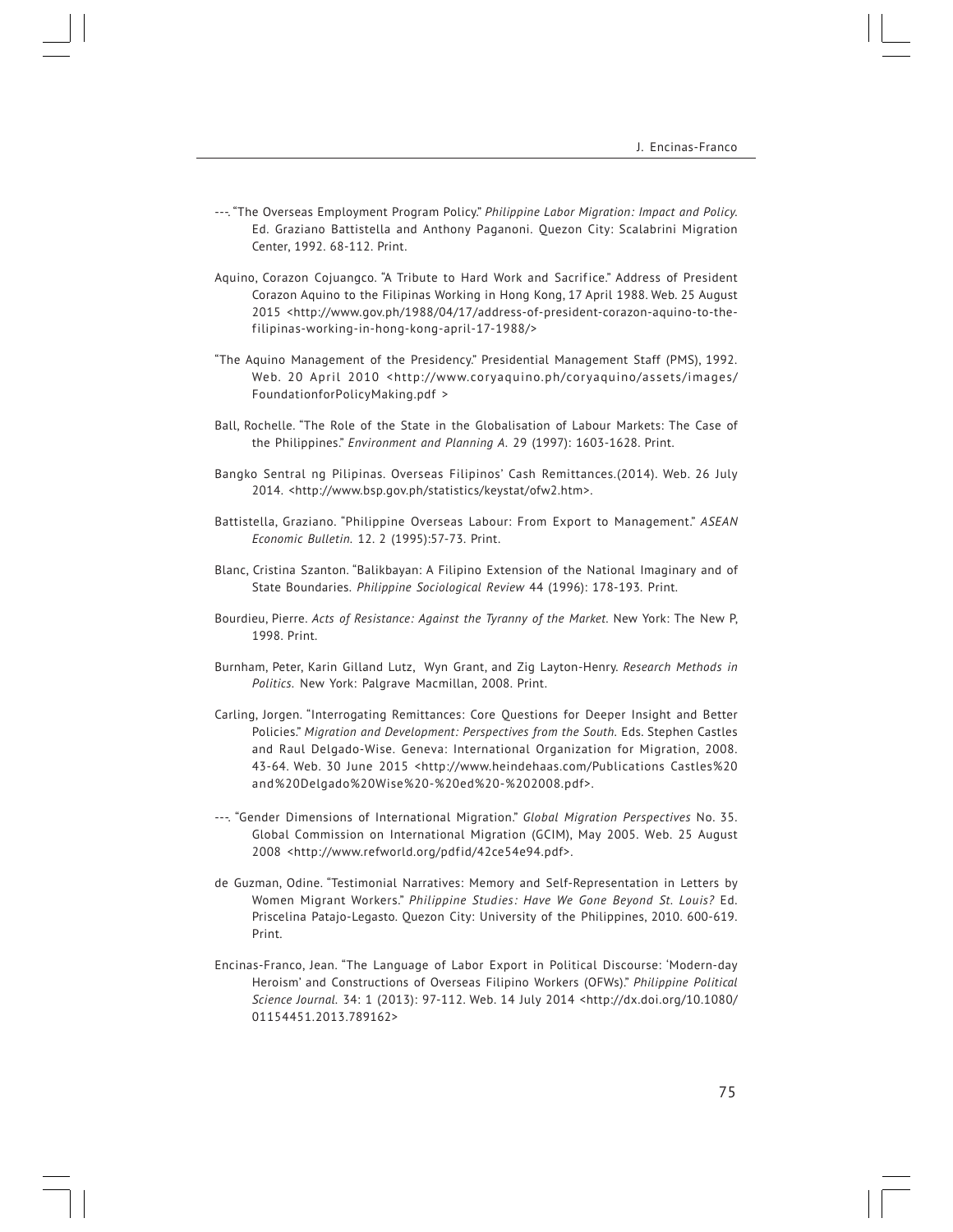- ---. "The Politics of Language in Labor Export: A Discourse Historical Analysis of Bagong Bayani and Overseas Employment Policies." Diss. University of the Philippines Diliman, 2011. Print.
- Enloe, Cynthia. "It Takes Two." *Let the Good Times Roll: Prostitution and the U.S. Military in Asia.* Ed. Saundra Pollock Sturdevant and Brenda Stolzfus. New York: The Free Press, 1992. 22-7. Print.
- "Freedom of expression and the media in the Philippines." Article19.org. Article 19 and Center for Media Freedom and Responsibility, 2005. Web. 29 July 2010. <http:// www.article19.org/pdfs/publications/philippines-baseline-study.pdf/>.
- Freeman, Gary. Political Science and Comparative Immigration Politics. International Migration Research: Constructions, Omissions and Promises of Interdisciplinarity. Ed. Michael Bommes and Eva Morawska. Burlington, USA: Ashgate, 2005. 111-128. Print.
- Gamlen, Alan. "The Emigration State and the Modern Political Imagination." *Political Geography,* 27 (2008): 840-856. Web. 30 June 2015. <https://www.academia.edu/1229723/ The Emigration State and the Modern Geopolitical Imagination>
- Gonzalez, Joaquin L. Philippine Labour Migration: Critical Dimensions of Public Policy. Singapore: Institute of Southeast Asian Studies, 1998. Print.
- Gonzalez, Joaquin III. "Domestic and International Policies Affecting the Protection of Philippine Migrant Labor: An Overview and Assessment." *Philippine Sociological Review* 1-4 (1996): 162-177. Print.
- Guevarra, Anna Romina. Marketing Dreams, Manufacturing Heroes: The Transnational Labor Brokering of Filipino Workers. New Jersey: Rutgers University, 2010. Print.
- Ileto, Reynaldo. Filipinos and Their Revolution: Event, Discourse, and Historiography. Quezon City: Ateneo UP, 1998. Print.
- Leeuwen, Theo Van and Ruth Wodak. "Legitimizing Immigration Control: A Discourse Historical Analysis." *Discourse Studies* 1 (1999): 83-118. Print.
- Licuanan, Patricia B. "The Socio-Economic Impact of Domestic Worker Migration: Individual, Family, Community, Country." *The Trade in Domestic Workers: Causes, Mechanisms and Consequences of International Migration.* Ed. Heyzer, Noeleen et al. London: APDC/Zed, 1994. 103-115. Print.
- McKay, Steve. "Filipino Seamen: Constructing Masculinities in an Ethnic Labour Niche." *Journal of Ethnic and Migration Studies* 33 (2007): 617-633. Print.
- Morooka, Junya. "The Rhetoric of the Foreign Worker Problem in Japan." Diss., University of Pittsburgh. 2006. Web. 10 Feb. 2014 <http://d-scholarship.pitt.edu/6490/1/ morooka\_etd2006.pdf>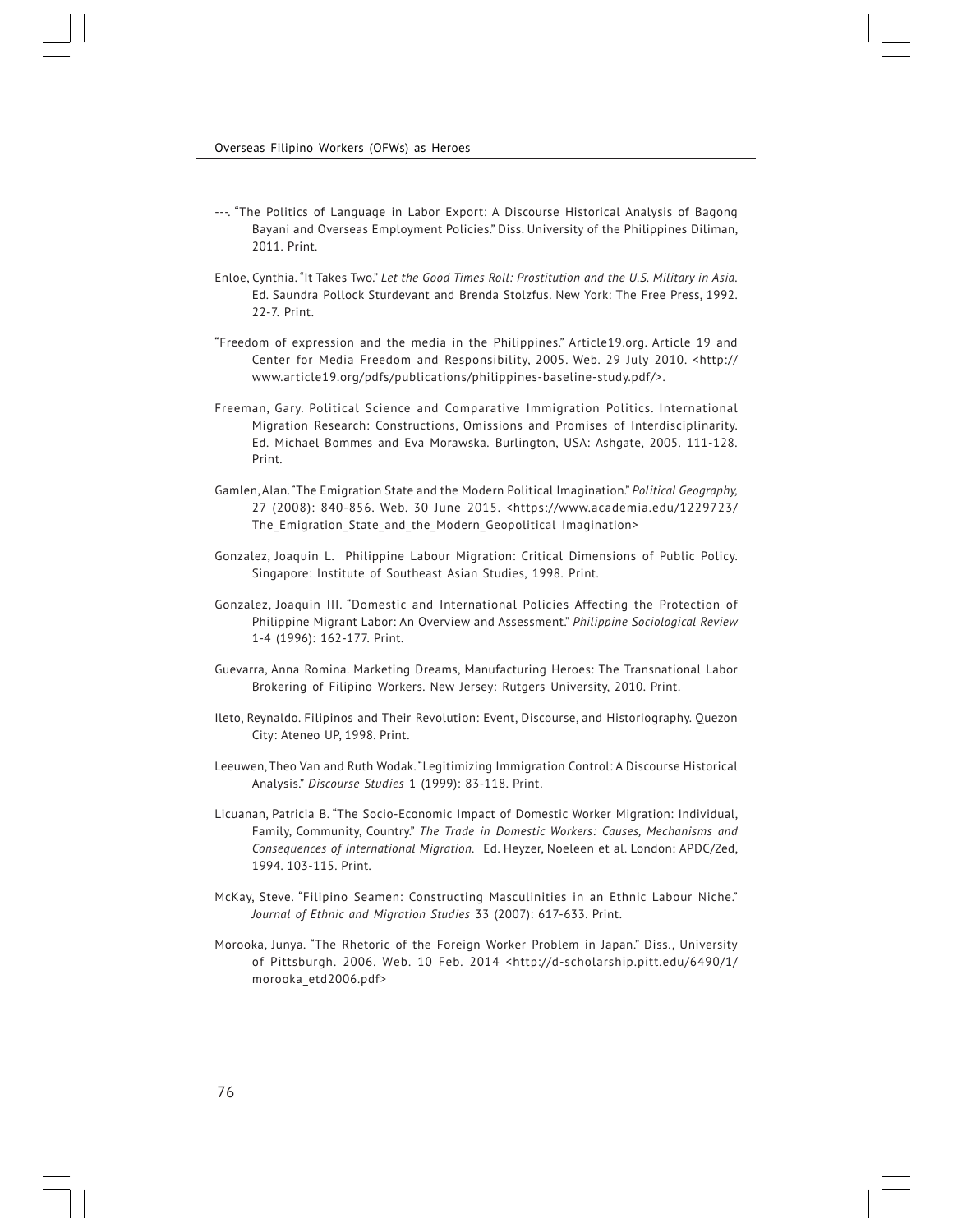- Oishi, Nana. *Women in Motion: Globalization, State Policies, and Labor Migration in Asia.* California: Stanford University, 2005. Print.
- Ono, Kent and John Sloop. *Shifting Borders: Rhetoric, Immigration, and California's Proposition* 187. Philadelphia: Temple UP, 2002. Print.
- Orbeta, Aniceto and Michael Ralph Abrigo. *Philippine International Labor Migration in the Past 30 Years: Trends and Prospects.* Makati: Philippine Institute for Development Studies, 2009. Web. 10 July 2010 < http://dirp4.pids.gov.ph/ris/dps/pidsdps0933.pdf>
- Parreñas, Rhacel Salazar. "Transgressing the Nation-State: The Partial Citizenship" and "Imagined (Global) Community of Migrant Filipina Domestic Workers." *Signs.* 26 (2001): 1129-1154. Print.
- Philippine Overseas Employment Administration (POEA). Compendium of OFW Statistics. (2013). Web. 12 March 2015 <http://www.poea.gov.ph/stats/2013\_stats.pdf>
- Rafael, Vicente. "Your Grief is Our Gossip: Overseas Filipinos and Other Spectral Presences." Comparative Study of Social Transformations (CSST) Working Paper 111 (1996): 1- 48. Print.
- Reisigl, Martin and Ruth Wodak."The Discourse Historical Approach." *Methods for Critical Discourse Analysis.* Ed. Ruth Wodak and Michael Meyer. London: Sage, 2009. 87-121. Print.
- Rodriguez, Robyn. *Migrants for Export: How the Philippine State Brokers Labor to the World.* Minneapolis: University of Minnesota, 2010. Print.
- ---. *Domestic insecurities: Female migration from the Philippines, development and national subject-status.* Center for Comparative Immigration Studies Working Paper 114 (2005). San Diego: University of California. Web. 08 December 2009 <www.hawaii.edu/.../ Domestic\_Insecurities\_Female\_Migration\_from\_the\_Philippines,\_Development.pdf>
- ---. "Migrant Heroes: Nationalism, Citizenship and the Politics of Filipino Migrant Labor." *Citizenship Studies* 6 (2002): 341-356. Print.
- Sassen, Saskia. *The Mobility of Capital and Labor.* Cambridge: Cambridge University, 1998. Print.
- Smith, Michael Peter and Matt Bakker. *Citizenship Across Borders: The Political Transnationalism of El Migrante.* Ithaca, New York: Cornell UP, 2008. Print.
- Tadiar, Neferti Xina. "Domestic Bodies of the Philippines." *Filipinos in Global Migrations: At Home in the World?* Ed. Filomeno Aguilar Jr. Quezon City: Philippine Migration Research Network and the Philippine Social Science Council, 2002. 176-206. Print.
- Tigno, Jorge V. "Overseas Employment from the Philippines: The Nexus Between Development and Governance." *Philippine Politics and Governance: Challenges to Democratization and Development.* Quezon City: University of the Philippines, 2007. Print.